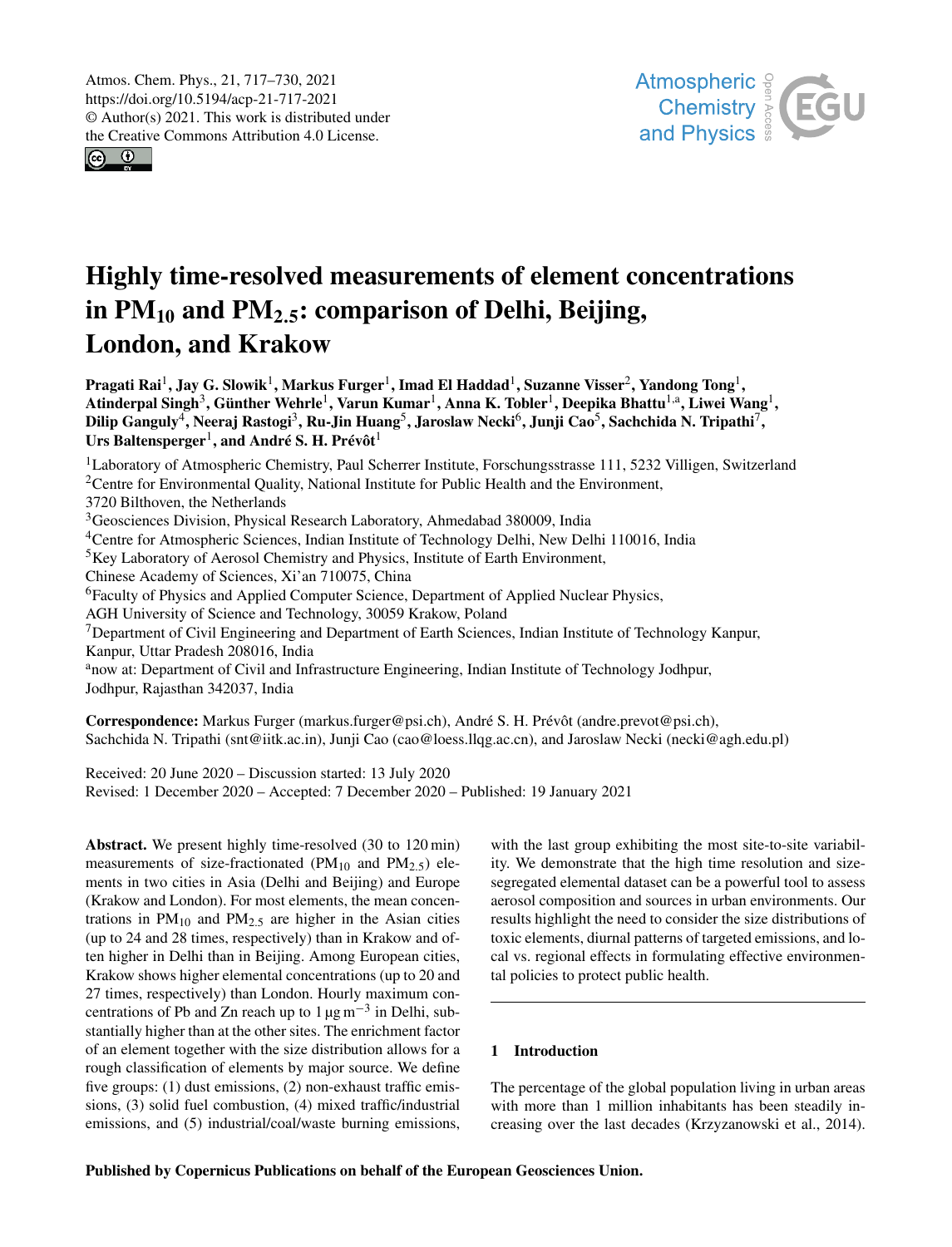Air pollution in these cities is a major contributor to the global disease burden (Lim et al., 2012), with more than 96 % of the population in these cities exposed to  $PM_{2.5}$  (particulate matter with an aerodynamic diameter below 2.5  $\mu$ m) concentration above World Health Organization (WHO) air quality standards (Krzyzanowski et al., 2014). Smaller particles are likely more toxic since they can penetrate deep into the lungs (Miller et al., 1979). Particle toxicity depends also on PM composition (Kelly and Fussell, 2012), with identified toxic constituents including elemental and organic carbon and metals. Transition metals such as Fe, V, Ni,  $Cr<sup>VI</sup>$ , Cu, and Zn are of particular concern due to their potential to produce reactive oxygen species (ROS) in biological tissue (Manke et al., 2013). Moreover, metals such as Pb and Cd and the metalloid As accumulate in body tissue and contribute to many adverse health effects, such as lung cancer, cognitive deficits, and hearing impairment (Jaishankar et al., 2014). Elements are also recognized as effective markers for source apportionment (SA), especially for anthropogenic emissions in urban areas (e.g., traffic, industry, and power production). Emissions from these sources vary on timescales of a few hours or less, and such rapid changes cannot be resolved by conventional 24 h filter measurements. The vast majority of elemental SA studies in the literature are limited by the time resolution of the input samples (Dall'Osto et al., 2013; Pant and Harrison, 2012). Highly time-resolved and size-segregated measurements are thus required for the determination of elemental PM sources and health effects within urban areas under varying meteorological conditions.

Efforts in European and Asian countries to tackle poor air quality include the EURO norms (EEA, 2018) in European cities to control vehicular emissions, odd–even traffic regulations in Delhi (Kumar et al., 2017) and Beijing (An et al., 2019), and the "Stop Smog" program in Poland (Shah, 2018). In addition, strict emission control measures were implemented in China (Gao et al., 2016) in September 2013, by lowering the fraction of coal in energy production from 24 % in 2012 to 10 % in 2017. Evaluation and optimization of such programs require elucidation of the sources and processes governing PM abundance and composition. This remains challenging and may strongly differ from site to site depending on local environmental conditions. To assess this, we present high time resolution  $PM_{10}$  and  $PM_{2.5}$  metal and trace element concentrations in four Asian and European cities: Delhi, Beijing, Krakow, and London. A simple conceptual framework allows for the characterization of major sources, site-to-site similarities, and local differences and the identification of key information required for efficient policy development. Moreover, when the aim of the analysis is not to obtain quantitative information, this method is proved particularly useful since it does not require a full SA analysis (presented elsewhere for London and Delhi; Visser et al., 2015a; Rai et al., 2020), which is complex and timeconsuming, and which can be challenging to compare across sites due to differences in source definitions.

## 2 Materials and methods

#### 2.1 Description of the sampling sites

The sampling site  $(40.00\degree\text{N}, 116.38\degree\text{E})$  in Beijing was located in a residential area north of the urban core, near the Olympic Park, without any nearby industrial sources. It is a typical urban site in the central zone of Beijing. It is located approximately 1.2 km away from the west 3rd Ring Road and 2.7 km away from the north 2nd Ring Road. Both ring roads are characterized by heavy traffic. Coal-based heating is a major sector of coal consumption in northern China (Tian et al., 2015). The measurements were performed from 6 November to 12 December 2017.

The sampling site (50.06◦ N, 19.91◦ E) in Krakow was located in a residential area close to the city center. The major local sources of pollution are municipal emissions, combustion, industry, and traffic. Traffic in the city is dense with frequent traffic jams (∼ 1 km away from sampling location). Factories (steel and nonferrous metallurgical industries) are located at a distance of about 10 km from the sampling site. Additionally, a coal power plant is located in the southern area of the city. Moreover, a zinc ore industry source is situated about 50 km to the north of the city. The sources with the highest PM emission rates are situated in the northeastern part of Krakow, i.e., Huta Arcelor Mittal steel works, the Cementownia cement factory, and the EC Krakow coal-fired power plant (Junninen et al., 2009). However, in Krakow, there are numerous small coal-fired low-efficiency boilers (LE boilers) distributed over the city. The measurements were performed from 11 to 23 October 2018. It is important to note that the sampling period in Krakow is different from the rest of the sites.

The Delhi sampling location (28.54◦ N, 77.19◦ E) was situated in a residential and commercial area in the south part of Delhi. Roads with heavy traffic within 2–5 km surround the sampling location in all directions. Many anthropogenic sources, such as traffic, agricultural residue burning, waste burning, and a coal-based power plant, and various micro-, small-, and medium-scale manufacturing and processing units, such as metal processing, electroplating, and paint and chemical manufacturing for the pretreatment of metals, might contribute to the low air quality of this region. However, the coal-based power plant in the southeast direction (18 km) was shut down in October 2018, although emission of fly ash continued during the study period. The measurements were performed from 15 January to 9 February 2019.

The London sampling location  $(51.52° N, 0.21° W)$ , classified as having an urban background, was within a school ground in a residential area of North Kensington (NK). Longterm measurements of air pollutants at NK have been described in detail in a previous study (Bigi and Harrison, 2010) and are considered as being representative of the background air quality for most of London. NK is situated within a heavy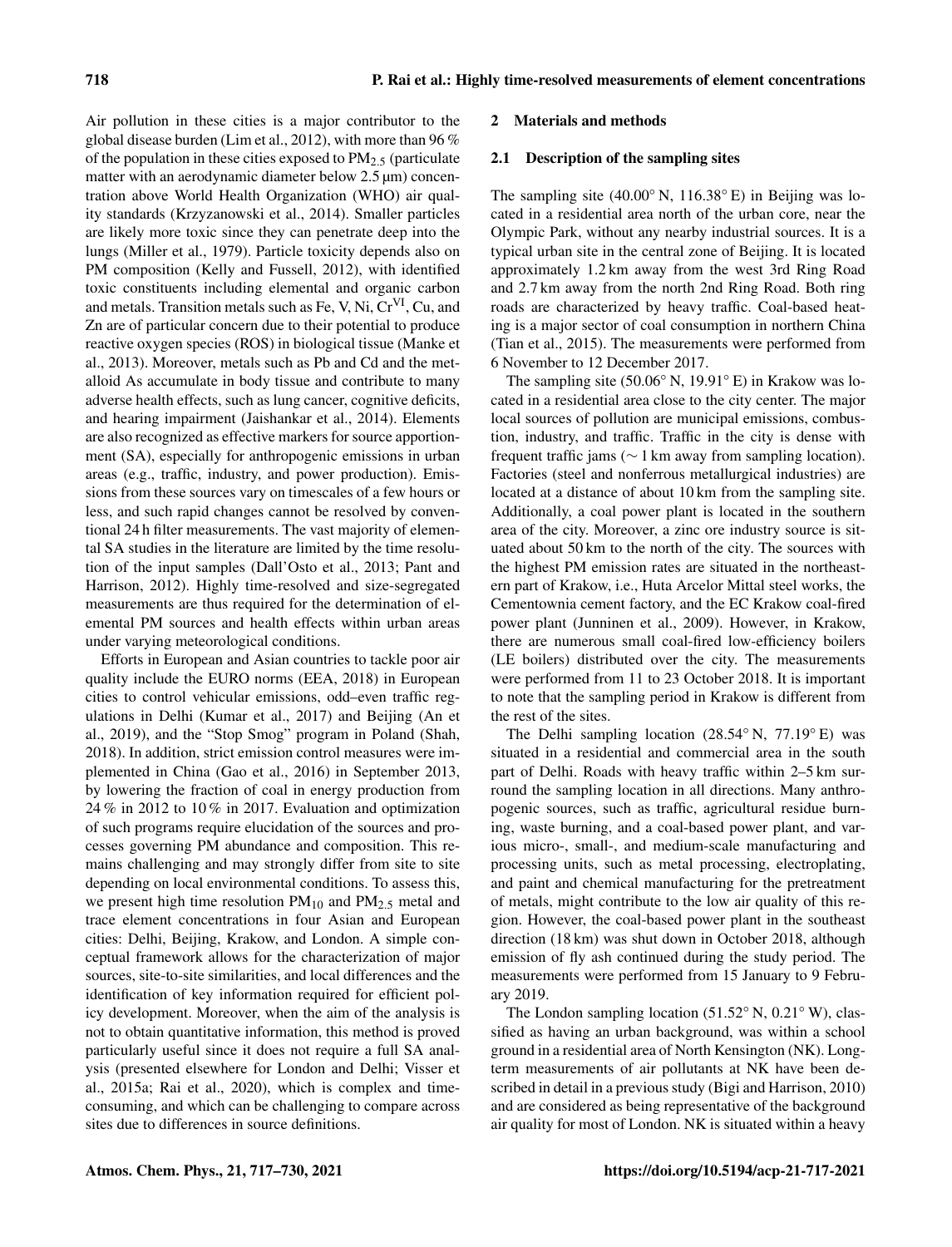traffic suburban area of London. The measurements were performed from 6 January to 11 February 2012.

## 2.2 Instrumentation

In Beijing, Delhi, and Krakow, sampling and analysis were conducted with an Xact 625i®Ambient Metals Monitor (Cooper Environmental, Tigard, OR, USA) with an alternating  $PM_{10}$  and  $PM_{2.5}$  inlet switching system (Furger et al., 2020). Details of the Xact can be found in previous studies (Cooper et al., 2010; Furger et al., 2017; Rai et al., 2020; Tremper et al., 2018). The field measurements with the Xact were performed with 1 h time resolution in Beijing and 0.5 h time resolution in Krakow and Delhi. The instrument was able to detect 34 elements (Al, Si, P, S, Cl, K, Ca, Ti, V, Cr, Mn, Fe, Co, Ni, Cu, Zn, Ga, Ge, As, Se, Br, Rb, Sr, Y, Zr, Cd, In, Sn, Sb, Ba, Hg, Tl, Pb, and Bi). However, some of the elements were below the minimum detection limit (MDL) of the instrument (Table S1) for certain periods of time. Therefore, we discarded the elements that were below the MDL in PM<sub>10</sub> and PM<sub>2.5</sub>  $\geq$  80 % of the time.

In London, we deployed a rotating drum impactor (RDI) which sampled the following with 2h time resolution in size-segregated stages:  $PM_{10-2.5}$  (coarse),  $PM_{2.5-1.0}$  (intermediate) and  $PM_{1.0-0.3}$  (fine). Trace element composition of the RDI samples was determined by synchrotronradiation-induced X-ray fluorescence spectrometry (SR-XRF) at the X05DA beamline (Flechsig et al., 2009) at the Swiss Light Source (SLS), Paul Scherrer Institute (PSI), Villigen PSI, Switzerland, and at Beamline L at the Hamburger Synchrotronstrahlungslabor (HASYLAB), Deutsches Elektronen-Synchrotron (DESY), Hamburg, Germany (beamline dismantled in November 2012). In total 25 elements were quantified (Na, Mg, Al, Si, P, S, Cl, K, Ca, Ti, V, Cr, Mn, Fe, Ni, Cu, Zn, Br, Sr, Zr, Mo, Sn, Sb, Ba, and Pb). Details of the RDI-SR-XRF analysis were described in previous studies (Bukowiecki et al., 2008; Richard et al., 2010; Visser et al., 2015b). Due to the RDI's omission of particles smaller than 300 nm, the fine-mode elemental data for London are less reliable as compared to the other sites. While the comparison of size-resolved London data with the other sites should therefore be interpreted with caution, we present London  $PM_{2.5}/PM_{10}$  ratios, group classification (in  $PM_{10}$  and  $PM_{2.5}$ ), and their diurnal patterns (in  $PM_{2.5}$  and coarse  $(PM_{10}-PM_{2.5})$  in the Supplement (Figs. S4, S5, and S8, respectively).

Xact measurements of Cl and S were compared to the chloride and sulfate data obtained from co-located aerosol mass spectrometer (AMS) measurements (Fig. S1). The AMS instruments consisted of a high-resolution long-timeof-flight (HR-L-TOF) AMS deployed for online measurements of size-segregated mass spectra of non-refractory  $(NR)$ -PM<sub>2.5</sub> with 2 min resolution in Beijing and a HR-TOF-AMS of NR-PM $<sub>1</sub>$  with 2 min resolution in Delhi. The scatter</sub> plots exhibit a good correlation, which is reflected by a Pearson's R of 0.91 (Delhi) and 0.96 (Beijing) for S vs. sulfate, and 0.98 (Delhi) and 0.97 (Beijing) for Cl vs. chloride. The correlation resulted in a slope of 1.13 (Delhi) and 1.23 (Beijing) for sulfate and 1.03 (Delhi) and 1.9 (Beijing) for Cl. The S measurements of the two instruments agree within the typical uncertainties of such measurements (∼ 25 %; Canagaratna et al., 2007; Furger et al., 2017). In addition, the Delhi measurements cover different size fractions ( $PM_{2.5}$  for the Xact vs.  $PM_1$  for the AMS).

The Xact/AMS ratio for Cl observed in Beijing likely occurs because the relative ionization efficiency for AMS measurements of Cl was not determined in Beijing (whereas calibrations with NH4Cl were performed in Delhi). In addition, the Beijing measurements likely have a higher fraction of other forms of Cl (e.g.,  $ZnCl_2$ ,  $PbCl_2$ ,  $FeCl_3$ ), which are not efficiently detected in standard AMS operation. High Cl concentrations from November to March in Beijing are reported in previous studies, which are believed to be associated with coal burning (Yao et al., 2002; Zhang et al., 2019). The contribution from sea salt particles is less important because the sampling site in Beijing is about 200 km from the sea. However, the sea and/or road salt discussion would be strengthened by the measurement of Na, which is an important tracer of sea and road salt in the form of NaCl. While Na and Cl are good tracers for sea and road salt, the Cl/Na ratio in Beijing during winter is reported to be much higher (2.3) than the ratio in seawater (1.17; Yao et al., 2002).

#### 2.3 Crustal enrichment factor (EF) analysis

EF analysis was applied to determine the enrichment of a given element relative to its abundance in the upper continental crust (UCC). For this analysis Ti (Fomba et al., 2013; Majewski and Rogula-Kozłowska, 2016; Wei et al., 1999) was selected as the reference element due to its stable and spatially homogenous characteristics in the soil. The compilation of UCC (Rudnik and Gao, 2014) was used to calculate EFs and crustal contributions in elemental concentrations. For an element  $(X)$  in a sample, the EF relative to Ti is given as

$$
EF = \frac{(X/Ti)_{Sample}}{(X/Ti)_{Crust}}.\t(1)
$$

The unexpectedly low EFs observed for Si (0.41–0.45) and compared to previous studies (Majewski and Rogula-Kozłowska, 2016; Tao et al., 2013) are likely due to selfattenuation issues in XRF analysis for lighter elements (atomic number  $<$  19), which may cause underestimation in their concentrations (Maenhaut et al., 2011; Visser et al., 2015b). Therefore, the measurements of Al and Si from Xact need to be treated with caution. However, low EFs for Si is also probably due to crust–air fractionation in the windblown generation of crustal aerosol particles (Rahn, 1976). Given that Si is the only outlier across all measured ele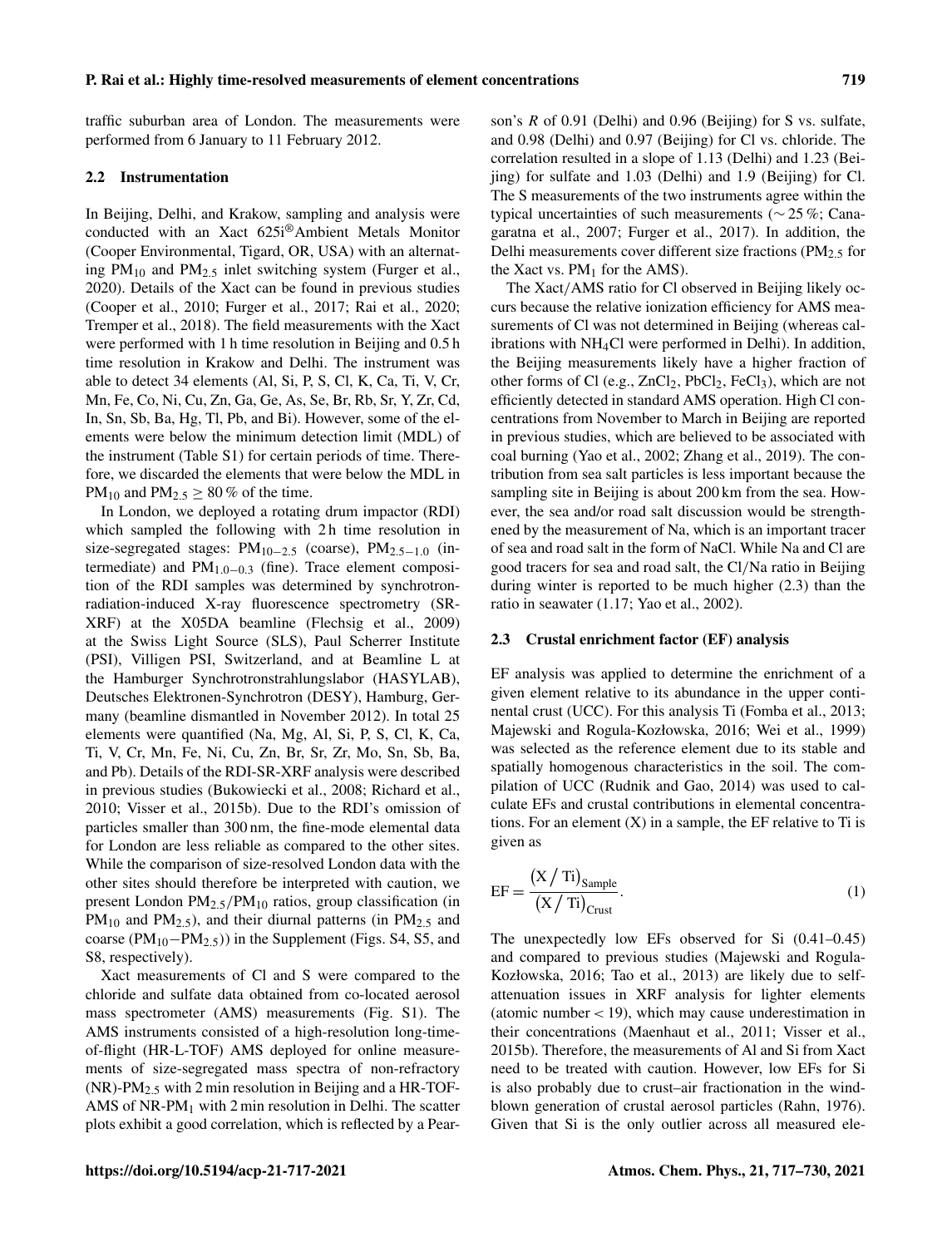ments, a major anthropogenic contribution to Ti seems unlikely. However, Ti emission is possible from non-exhaust traffic sources, measured in road dust samples worldwide (Amato et al., 2009; Pant et al., 2015).

## 3 Results

## 3.1 PM $_{10 \text{ el}}$  and PM $_{2.5 \text{ el}}$  concentration

Hourly average elemental  $PM_{10}$  ( $PM_{10}$ el) and elemental  $PM_{2.5}$  (PM<sub>2.5 el</sub>) concentrations were measured, for which Fig. 1a and b summarize the results of 18 elements measured at all four sites. Total measured concentrations at Delhi (54 µg m<sup>-3</sup> in PM<sub>10</sub>; 32 µg m<sup>-3</sup> in PM<sub>2.5</sub>) are 3 times higher than those at the other sites, followed by Beijing (16.7; 5.2 μg m<sup>-3</sup>), Krakow (9; 4.3 μg m<sup>-3</sup>), and London (1.9; 0.9  $\mu$ g m<sup>-3</sup>; see Fig. S2a for average value statistics). Although the measurement periods do not overlap, they were all performed during the colder months of the year (partially true for Krakow; see Sect. 2.1), and characteristic features of each site are evident. For the four sites, PM<sub>10 el</sub> diurnal cycles and  $PM_{10el}$  and  $PM_{2.5el}$  time series are shown in Figs. 4 and S2b, respectively. The total  $PM_{10el}$  and  $PM_{2.5el}$  concentrations in Delhi show a strong diurnal cycle, with high concentrations overnight and in the early morning hours, followed by a sharp decrease during the day (Figs. 4 and S2b). In contrast, Beijing experiences multi-day haze events, with only minor diurnal cycling (Fig. S3). In Krakow and London, concentrations are mostly elevated during rush hour and during daytime in general (from 08:00 until 18:00 local time (LT)).

At all four sites, Si, Cl, Fe, S, Ca, and K account for  $> 95\%$  of PM<sub>10</sub> ( $> 88\%$  without K) and  $> 94\%$  of PM<sub>2.5</sub> (see Fig. 1b; Tables S2 and S3). Among elements with higher atomic numbers  $(Z= 29-82)$ , Zn and Pb are highest at all sites except London (where Zn and Cu show the highest concentrations). Figure 1d presents the mean  $PM_{10el}$  concentrations normalized to those in Krakow. With rare exceptions, element concentrations were highest in Delhi followed by Beijing, Krakow, and London. The concentrations of toxic PM<sub>10 el</sub> (Cr, Ni, Fe, Cu, Zn, As and Pb) in Delhi are higher than at any other site, such as Cr (2 to 9 times), Ni (2 to 8 times), Mn (1 to 16 times), Cu (4 to 13 times), Zn (5 to 95 times), and Pb (12 to 205 times). However, the mean concentrations of carcinogenic elements (Pb, Ni, As, and Cr; IARC, 2020) fall below the US EPA-recommended inhalation reference concentrations (RfCs) for resident air (200, 20, 15, and 100 ng m−<sup>3</sup> , respectively; USEPA, 2020), except for Pb in Delhi, which exceeds the RfCs by more than a factor of 2. Individual exceedances of the RfCs are relatively common in Delhi for Pb  $(52.8\%$  of data) and As  $(34\%)$ , indicating severe risks to human health. At other sites, RfC exceedances are less common, comprising only 10 % of As data in Beijing, and 1.76 % of Cr and 1.4 % of Ni in Krakow; no other RfC exceedances are observed.

## 3.2 Characteristic element groups

To evaluate the similarities and differences in element behavior across sites, we investigate the  $PM_{10}$  EF for each element, where  $EFs \gg 1$  indicate strong anthropogenic influence, and their corresponding  $PM_{2.5}$  to  $PM_{10}$  ratios. The mass ratio  $PM_{2.5}/PM_{10}$  for an element gives a rough indication of the particle size distribution that reflects the corresponding emission processes and can provide insight into specific sources. For example, abrasion processes (e.g., mineral dust resuspension and brake/tire wear) result in coarse particles, whereas combustion and industrial processes are more likely to emit fine particles.

Figure 2 shows the  $PM_{10}$  EFs as a function of  $PM_{2.5}/PM_{10}$ for all elements measured at Delhi, Beijing, and Krakow (see Fig. S5 for London). Each site is shown separately in Fig. 2 and overlaid in Fig. S5.  $PM_{10}$  EFs for all sites and  $PM_{2.5}/PM_{10}$  for Delhi, Beijing, and Krakow are shown in Figs. 1c and 3 (see Fig. S4 for London together with other sites), respectively. In general, EFs increase with increasing  $PM_{2.5}/PM_{10}$ . From Fig. 2, we divide the measured elements into five groups based on their position in the EF vs.  $PM_{2.5}/PM_{10}$  space; this framework provides insight into element sources and emission characteristics. The classification for London is uncertain due to the lower cutoff issue mentioned in Sect. 2.2, but some qualitative agreement with the other sites is evident, with the largest differences related to the  $PM_{2.5}/PM_{10}$  ratio. Therefore, London is included in the group classification below, although the data are shown in the Supplement for ease of viewing. Figure 4 compares the PM<sub>10</sub> diurnal cycles of representative elements from the five groups for all four sites normalized to the mean element concentration, while Fig. 5 compares the absolute concentrations of PM<sub>2.5</sub> and coarse diurnals for the same elements on a siteby-site basis for Delhi, Beijing, and Krakow (see Fig. S8 for London). Diurnals of other elements are shown in Figs. S6 and S7. The groups are discussed below.

Group 1 consists of elements with the lowest EFs and the highest fraction of coarse particles. It includes Ca, Si, and Ti at all three sites, Sr at Delhi and Beijing, Fe in Delhi, and Zr in Beijing. Elements associated with this group are typically of crustal origin, consistent with their position in Fig. 2. In contrast, Zr and Fe have been linked to both brake wear and mineral dust in urban environments (Moreno et al., 2013; Visser et al., 2015b).

Si is selected as the Group 1 representative element. A strong traffic influence (i.e., rush-hour peaks) on  $PM_{10}$  is evident at London, Krakow, and Delhi, while a much flatter diurnal pattern with only small rush-hour effects is evident in Beijing (Fig. 4).  $PM_{2.5}$  concentrations are very low and in general not significant relative to  $PM_{10}$  (Fig. 5). These diurnal patterns are consistent with vehicle-induced resuspension of the dust deposited on the road surface, which in turn derives mostly from road abrasion, vehicle abrasion, and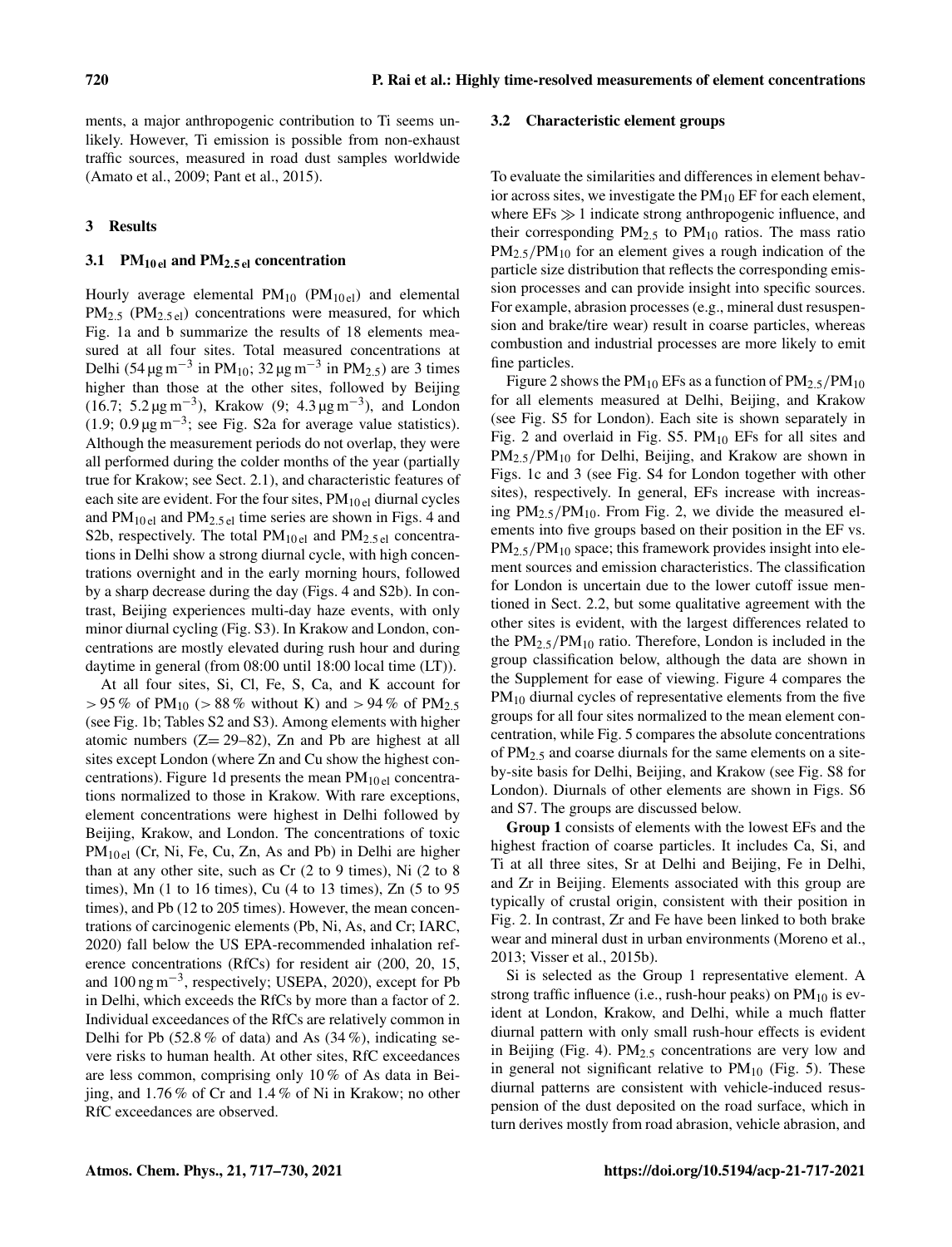

Figure 1. (a) Averaged elemental concentrations and (b) fractions (%) of elements in both size ranges at all four sites: Delhi (D), Beijing (B), Krakow (K), and London (L). (c) Enrichment factors (using Ti as reference) of the measured elements in PM<sub>10</sub> (EF ~ 10; solid line). (d) Averaged elemental concentrations in  $PM_{10}$  normalized by those at Krakow. Note that Rb, As, and Se are not included in (a) and (b) because of absence in the London dataset, while all three are considered in (c) and (d) for the comparison between the rest of the sites.



Figure 2. Classification of the measured elements in five groups for Delhi, Beijing, and Krakow based on their  $PM_{10}$  enrichment factor (EF) vs.  $PM_{2.5}/PM_{10}$  values.  $PM_{10}$  EF vs.  $PM_{2.5}/PM_{10}$  values and  $PM_{2.5}$  EF vs.  $PM_{2.5}/PM_{10}$  values for all four sites are shown in the Supplement (Fig. S5).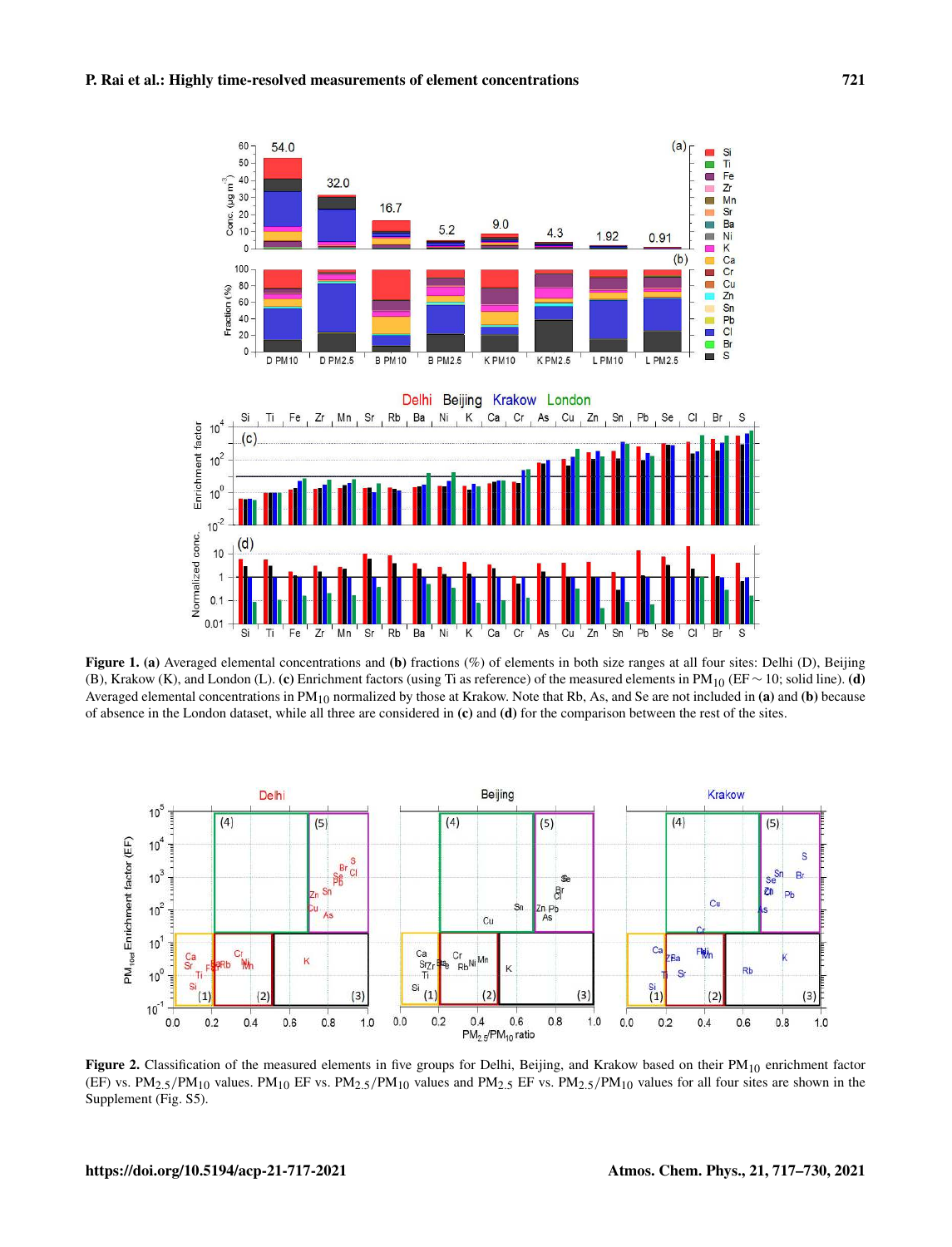

Figure 3. Box-and-whisker plots of the measured elemental PM<sub>2.5</sub>/PM<sub>10</sub> ratios at Delhi, Beijing, and Krakow (see Fig. S4 for all four sites). Box: first to third quartile range; −: median line; +: mean; whiskers: 10 %–90 % percentiles.



Delhi Beijing Krakow London

Figure 4. Diurnal patterns (means) of selected elements representative of each group (G1: Group 1, G2: Group 2, G3: Group 3, G4: Group 4, G5: Group 5) in PM<sub>10</sub> normalized by the mean values of the elements in PM<sub>10</sub> and the total elemental PM<sub>10</sub> (in µg m<sup>-3</sup>, bottom) at all sites. Note that due to the time resolution of the original data, the London data are 2 h averages, while the other data are 1 h averages.

airborne dust from construction activities or agricultural soil (Thorpe and Harrison, 2008 and references therein).

**Group 2** elements have low EFs but mean  $PM_{2.5}/PM_{10}$ between 0.22 and 0.43. The increased  $PM_{2.5}/PM_{10}$ value also corresponds to increased temporal variation in  $PM_{2.5}/PM_{10}$ , as shown by the larger interquartile range in Fig. 3. Group 2 includes Ba, Ni, and Mn at all three sites, Rb, Cr, Fe, and Zr at two sites, and Sr at a single site (Fig. 2). Several of these elements are associated with multiple sources, including coarse traffic emissions such as brake wear (e.g., Ni, Mn, Fe, Ba, and Zr; Bukowiecki et al., 2010; Srimuruganandam and Nagendra, 2012; Visser, et al., 2015a) and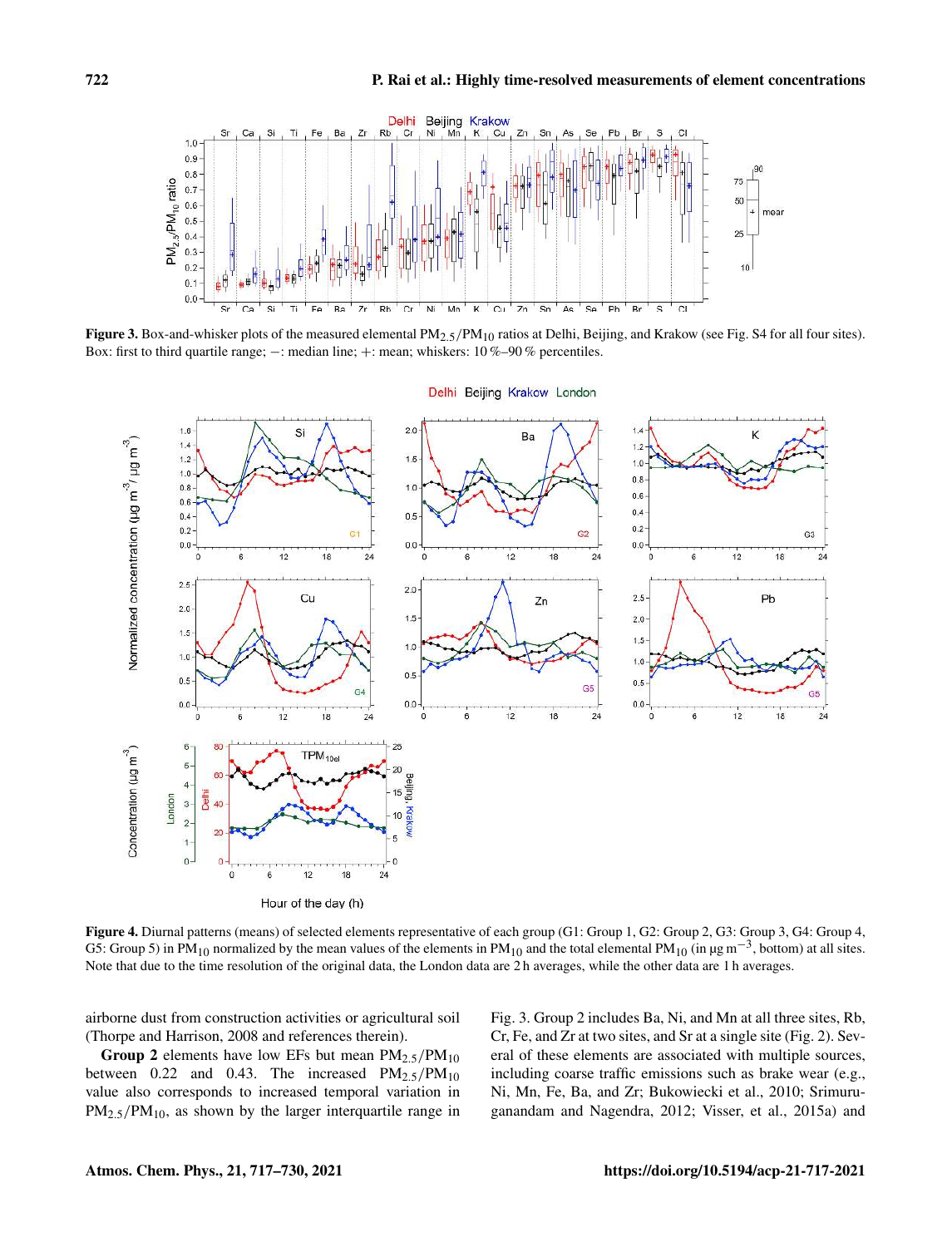

Figure 5. Diurnal variations of elements representative of each group (G1: Group 1, G2: Group 2, G3: Group 3, G4: Group 4, G5: Group 5) in PM2.<sup>5</sup> and coarse size fractions (PM10−PM2.5) at Delhi, Beijing, and Krakow (see Fig. S8 for London).

other anthropogenic sources such as industrial emissions or oil burning (Ni) or crustal material (Fe and Zr).

Because of these multiple sources, several Group 2 elements show significant site-to-site variation, despite remaining in or near the group boundaries. For example, Fig. 3 shows that Ni has a similar lower quartile for  $PM_{2.5}/PM_{10}$ across all sites, while the upper quartile is much higher at Krakow. This is likely due to the strong influence of local steel and nonferrous metallurgical industries (Samek et al., 2017a, b), whereas the other sites are more strongly influenced by non-exhaust emissions and dust (Grigoratos and Martini, 2015; Pant and Harrison, 2012; Yu, 2013). Such differences are also evident in the Ni diurnals and time series (Figs. S6, S7, and S9), as Ni concentrations in Krakow are driven by strong isolated plumes.

As an example of a typical Group 2 element, the diurnal patterns of Ba are shown in Figs. 4, 5, and S8. Similar to Group 1, significant rush-hour peaks are evident, although the trend is now also reflected in  $PM_{2.5}$ . In the Asian cities, high concentrations are also observed overnight. This is likely related to heavy-duty vehicular activities, which in these cities occur predominantly at night due to their ban during peak traffic hours (07:30–11:00 and 17:00–22:00 LT and less dominant during daytime) in Delhi (Rai et al., 2020) and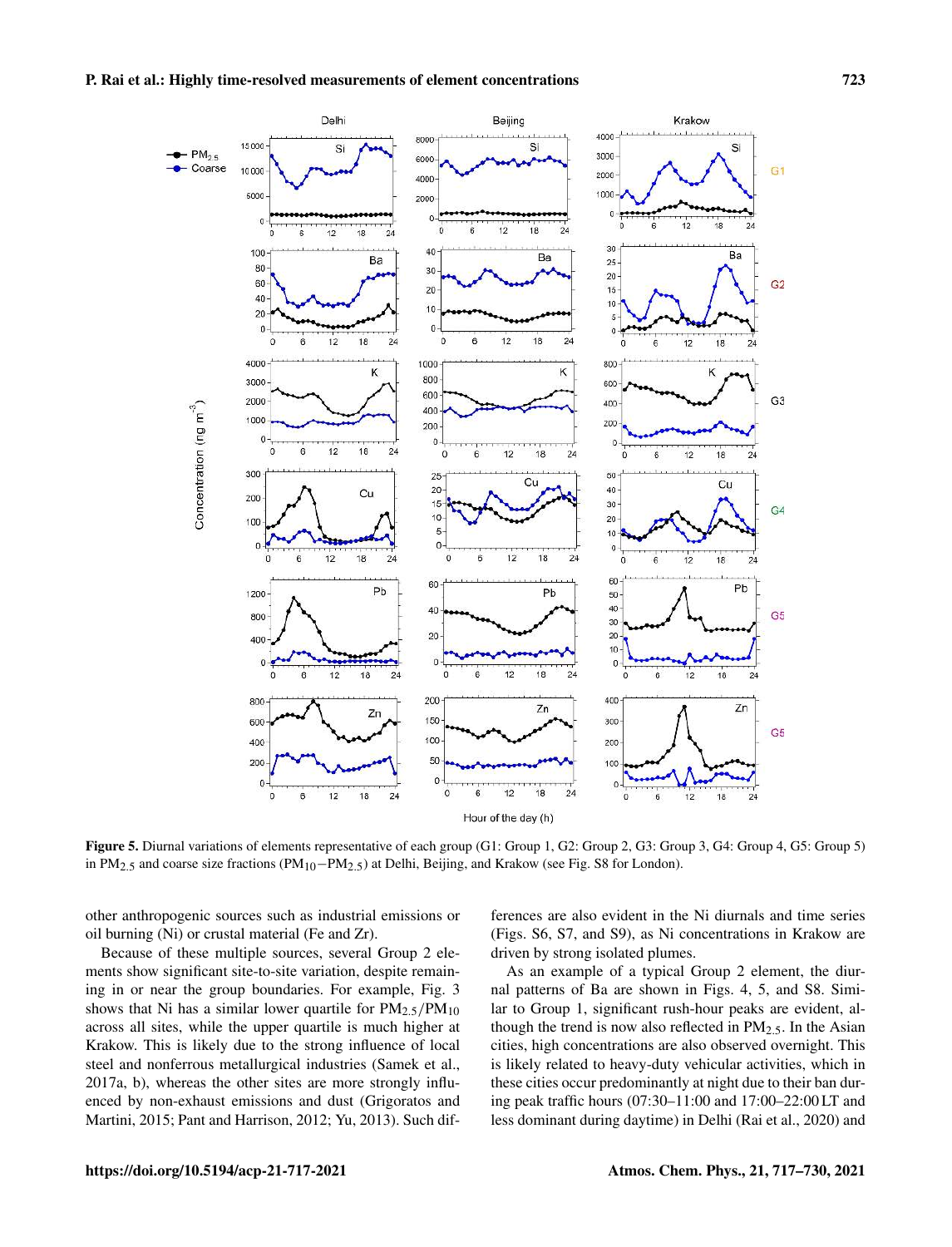the entire day in Beijing (Zheng et al., 2015). As both nonexhaust traffic emissions (i.e., brake wear and dust resuspension) are related to traffic activity, the time series of most elements in Groups 1 and 2 are relatively well correlated, although not as tightly as the Group 1 elements are among themselves due to their common source. This is illustrated in the correlation matrices shown in Fig. S10, where elements are sorted by group along each axis. Group 2 elements are also relatively well correlated among themselves at all sites, with the exception of Ni at Krakow for the reasons discussed above.

Group 3 includes K at all three sites and adds Rb at Krakow (Fig. 2). These elements show low EFs and high PM<sub>2.5</sub>/PM<sub>10</sub>, although uncertainties are high for Rb at Krakow given that 86 % and 65 % data points in  $PM_{2.5}$  and PM<sub>10</sub>, respectively, are below the MDL. Although coarsemode K can result from sea/road salt (Gupta et al., 2012; Zhao et al., 2015) and mineral/road dust (Rahman et al., 2011; Rogula-Kozłowska, 2016; Viana et al., 2008), the high fraction of K observed in the fine mode suggests solid fuel (coal and wood) burning as a larger source (Cheng et al., 2015; Pant and Harrison, 2012; Rogula-Kozłowska, et al., 2012; Rogula-Kozłowska, 2016; Viana et al., 2013; Waked et al., 2014). Further, Delhi, Beijing, and Krakow are far from the ocean, and de-icing salt was not used on the roads during the measurement periods. In London and Delhi, K was attributed to solid fuel combustion via SA studies (Rai et al., 2020; Visser et al., 2015a). The diurnals in Delhi and Krakow show elevated values in the evening (Fig. 4), which is likewise consistent with solid fuel combustion for domestic heating. However, in Beijing only PM2.<sup>5</sup> exhibits such a diurnal variation (Fig. 5), whereas the  $PM_{10}$  fraction is similar to the other sites without a clear diurnal variation (Fig. 4). This corresponds to a wider spread of  $PM_{2.5}/PM_{10}$  at Beijing (with the lower quartile approaching values typical of Group 1), suggesting a larger contribution from dust.

Group 4 has somewhat higher EFs than Groups 1–3 and moderate  $PM_{2.5}/PM_{10}$ . The group contains Cu at Beijing and Krakow, as well as Sn at Beijing and Cr at Krakow. No elements are assigned to this group in Delhi, although Cu is near the border. The EFs of these elements are  $\gg 100$  in PM<sub>2.5</sub> and  $> 10$  in PM<sub>10</sub> (Fig. S5), indicating strong anthropogenic influence. The Group 4 elements are typically emitted from both traffic (characteristic of Group 2) and industrial or waste combustion sources (Group 5), and their position in Fig. 2 reflects the combination of these different sources. For example, Cu derives from brake wear in Europe (Thorpe and Harrison, 2008; Visser et al., 2015a) and Asia (Iijima et al., 2007), while Cu and Sn are also emitted from industry or waste burning (Chang et al., 2018; Das et al., 2015; Fomba et al., 2014; Kumar et al., 2015; Venter et al., 2017). Cr has also been found in the emissions from both traffic (Hjortenkrans et al., 2007; Thorpe and Harrison, 2008) and oil burning in Krakow (Samek et al., 2017a).

The diurnal patterns of Cu are shown in Figs. 4, 5, and S8. London, Beijing, and Krakow all show peaks during the morning and evening rush hours, mainly due to the  $PM_{10}$ fraction. In Krakow,  $PM_{2.5}$  is approximately correlated with the coarse fraction, although the morning peak appears  $\sim$  2 h later, while in Beijing  $PM_{2.5}$  Cu is instead elevated at night. Delhi contrasts sharply with the other sites, which probably is the reason why Cu in Delhi is not categorized in Group 4. Figure 3 shows that the  $PM_{2.5}/PM_{10}$  medians and quartiles are similar, but the mean (0.72 in Delhi and 0.46 in Beijing and Krakow) is substantially higher in Delhi because the Cu time series (Fig. S11) is subject to a series of highintensity PM2.<sup>5</sup> plumes from local industries and/or waste burning. These plumes are tightly correlated with those of Cd, suggesting emissions from Cd–copper alloy manufacturing plants (Vincent and Passant, 2006), electronic waste burning (Rai et al., 2020; Owoade et al., 2015), and/or steel metallurgy (Tauler et al., 2009).

Group 5 elements have both the highest EF and highest  $PM_{2.5}/PM_{10}$  values. Similar to Groups 1–4, Group 5 includes elements that are directly emitted in the particle phase (elements mainly present in primary components) but differs by also including elements for which the major fraction is likely emitted as gases and converted via atmospheric processing to lower volatility products, which partition to the particle phase (elements mainly present in secondary components; Seinfeld and Pandis, 2006). Primary component elements include As, Zn, Se, and Pb (Liu et al., 2017) at all three sites, Sn at Delhi and Krakow, and Cu in Delhi, while secondary component elements comprise Cl, Br, and S (Zhang et al., 2013) at all three sites. Although Cl and Br can in principle relate to primary emission of sea or road salt, this is unlikely for the sites studied (except London) due to the large distance from the sea, strong and regular diurnal patterns inversely related to temperature, and correlation with elements characteristic of coal combustion and industrial emissions. In London, a major fraction of Cl was attributed to sea/road salt (Visser et al., 2015a). Further, Xact S and Cl measurements show a strong correlation with AMS-derived non-refractory  $SO_4^{2-}$  and  $Cl^-$ , respectively, which is nearly insensitive to Cl from sea/road salt Cl (see Sect. 2.2). The  $PM_{2.5}/PM_{10}$  of these elements is among the highest recorded, with the partial exception of Cl, which is probably due to fact that secondary aerosol condensation is driven by surface area rather than volume. In Delhi, Cl  $PM_{2.5}/PM_{10}$  values are high, consistent with a high fraction of  $NH<sub>4</sub>Cl$ . However, the interquartile range of Cl  $PM_{2.5}/PM_{10}$  at Beijing and Krakow is quite wide (0.5 to 0.9), with the lower values approximately matching those of Zn and Pb and suggesting that primary emissions of  $ZnCl<sub>2</sub>$  and PbCl<sub>2</sub> are not negligible at these sites.

The primary component elements of Group 5 are strongly linked to various industries and combustion of non-wood fuels. Pb was found to be present in very high concentrations in Delhi with episodic peaks, and possible sources include industrial emissions (Sahu et al., 2011), waste incineration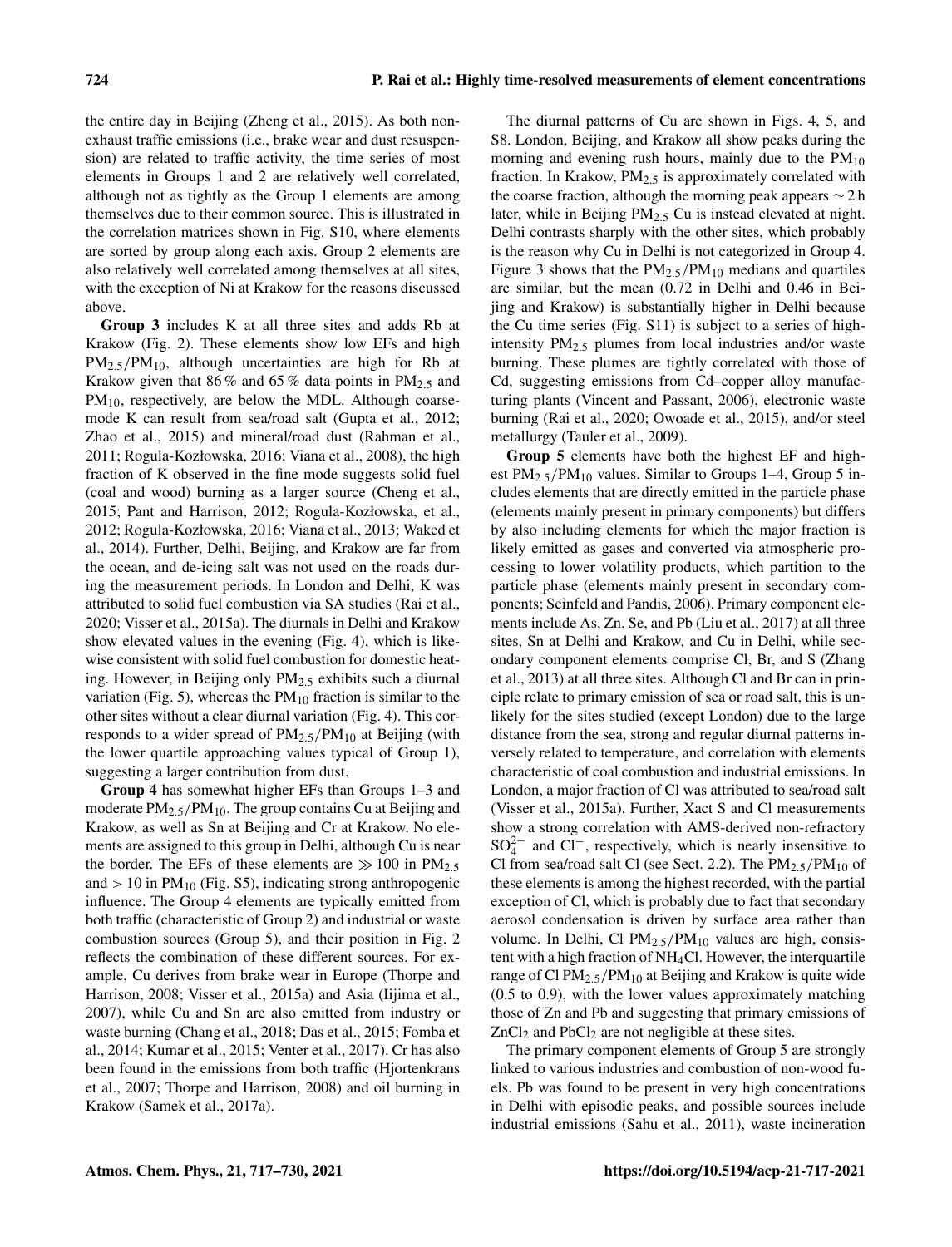(Kumar et al., 2018), and small-scale Pb battery recycling units (Prakash et al., 2017). Additionally, burning of plastic and electronic waste can contribute to Pb in Delhi. Zn and As are emitted from a variety of sources, including industries, refuse burning/incineration, and coal combustion, but Zn is also emitted from traffic and wood burning. In Beijing and Krakow, coal burning from coal power plants (Samek, 2012; Yu, 2013), domestic heating, and iron and steel industries (Samek et al., 2018; Yang et al., 2013) are major sources of Zn, Se, As, and Pb. Cu and Sn also have industrial sources, as discussed in connection with Group 4.

The set of potential sources discussed above for the primary Group 5 elements is complex and highly sitedependent, which corresponds to the significant differences between sites evident in the Group 5 correlation matrices (Fig. S10). In Beijing, Pb, Zn, Cl, Br, Se, and S are all tightly correlated, consistent with coal burning emissions. Similar correlations are observed in Krakow, with the exception of Zn and Pb, which are rather correlated with each other, as well as Mn and Fe. The Zn and Pb time series in Krakow contain high-intensity plumes (Fig. S12), with a strong peak at  $\sim$  11:00 LT in PM<sub>2.5</sub> (Figs. 4 and 5), suggesting industrial emissions (Logiewa et al., 2020). The correlation pattern in Delhi is more complex than at the other sites, with several pairs of tightly correlated elements (e.g., Br and Cl; Se and S) but few larger groupings. This suggests plumes from a variety of point sources rather than a regionally homogeneous composition.

The location-specific influences on primary component elements in Group 5 are also evident in the diurnal patterns. For example, as shown in Fig. 4, the diurnal pattern of Pb is relatively flat in Beijing with a slight rise in the evening, peaks at approximately 08:00–10:00 LT in London, peaks at ∼ 11:00 LT with a tail extending into the afternoon in Krakow, and has a strong diurnal cycle with a massive predawn peak in Delhi. Site-to-site differences are also evident in the location of the elements within the Group 5 box in Fig. 2 (and Fig. S5). Systematic shifts are evident between Beijing (elements clustered to the lower left), Delhi (elements clustered to the upper right; note that two of the elements in the lower left are Cu and Zn, which require a significant shift towards the upper right to even be included in Group 5), and Krakow (intermediate). It is important to note that the y axes in Figs. 2 and S5 have a logarithmic scale, while the  $x$  axes have a linear scale, which indicates that the graphical vertical shifts represent higher differences than the same graphical horizontal shifts. The mean  $(\pm \text{ stan} - \text{Span} \times \text{Span} \times \text{Span} \times \text{Span} \times \text{Span} \times \text{Span} \times \text{Span} \times \text{Span} \times \text{Span} \times \text{Span} \times \text{Span} \times \text{Span} \times \text{Span} \times \text{Span} \times \text{Span} \times \text{Span} \times \text{Span} \times \text{Span} \times \text{Span} \times \text{Span} \times \text{Span} \times \text{Span} \times \text{Span} \$ dard deviation)  $PM_{10el}$  EFs for Group 5 elements in Delhi, Beijing, and Krakow are 1190 ( $\pm$  1017), 384 ( $\pm$  357), and 1021 ( $\pm$  1425), respectively. This site-dependent shift contrasts with Groups 1–3, for which no systematic changes are evident. Interestingly, this appears to be a feature of industrial emissions rather than anthropogenic emissions more generally, as it is not evident in the traffic-dominated or biomasscombustion-dominated groups (Groups 2 and 3).

### 4 Discussion and conclusions

The broad intercontinental comparison presented here demonstrates both the large degree of similarity and crucial local differences in the PM<sub>el</sub> concentration and composition in European and Asian cities. The combination of  $PM_{10el}$ EF and  $PM_{2.5}/PM_{10}$  provides a robust and useful framework for categorizing elements and assessing site-to-site differences. Five groups are identified based on these metrics (see Fig. 2), with Groups 1–3 having low EFs with increasing  $PM_{2.5}/PM_{10}$  and Groups 4–5 having high EFs with increasing  $PM_2$ <sub>5</sub>/PM<sub>10</sub>. Broadly, Group 1 is related to crustal materials and road dust, Group 2 to non-exhaust traffic emissions, Group 3 to biomass combustion, Group 4 to mixed industrial/traffic emissions, and Group 5 to industrial emissions and coal/waste burning. On an element-by-element basis, the group composition remains relatively consistent across sites, although some reassignment of elements occurs depending on local sources and conditions. Interestingly, we observe systematic shifts within the EF vs.  $PM_{2.5}/PM_{10}$  space only for Group 5 (and perhaps in the sparsely populated Group 4) but not in Groups 2 or 3, despite these groups also being dominated by anthropogenic sources.

However, the consistent classification of elements into a particular group regardless of site does not imply that the temporal behavior of these elements is independent of local conditions or policies. For example, the stagnant meteorological conditions frequently encountered in Beijing during the colder season suppress diurnal variation regardless of element source, while the multitude of strongly emitting point sources yielding individual plumes in Delhi, coupled with rapid dilution as the boundary layer rises, leads to systematic, intense pre-sunrise peaks in concentration but with a composition that strongly varies on a day-to-day basis. The effects of air quality policy are also evident, as the night / day concentration ratios of resuspension-related elements (crustal material, road dust, and non-exhaust traffic emissions) are significantly higher in Delhi and Beijing than in Krakow and London, due to time restrictions on heavy-duty truck activity in the Asian cities.

The diurnal patterns of the total  $PM_{10el}$  concentrations (Fig. 4) reflect many of the trends discussed above. Meteorological conditions yield a relatively flat diurnal pattern for Beijing, while concentrations are highest overnight and in the early morning (before rush hour) in Delhi due to the combined effects of industrial emissions, burning of various solid fuels, and a shallow boundary layer. Krakow and London instead have their highest  $PM_{10el}$  concentrations during the day, but features related to rush hour are more visible in Krakow, whereas the London diurnals are similar to that of resuspended dust (Visser et al., 2015a). This may reflect differences in the fleet composition, specifically a higher fraction of older vehicles and vehicles with faulty catalytic converters or diesel particulate filters in Krakow (Majewski et al., 2018).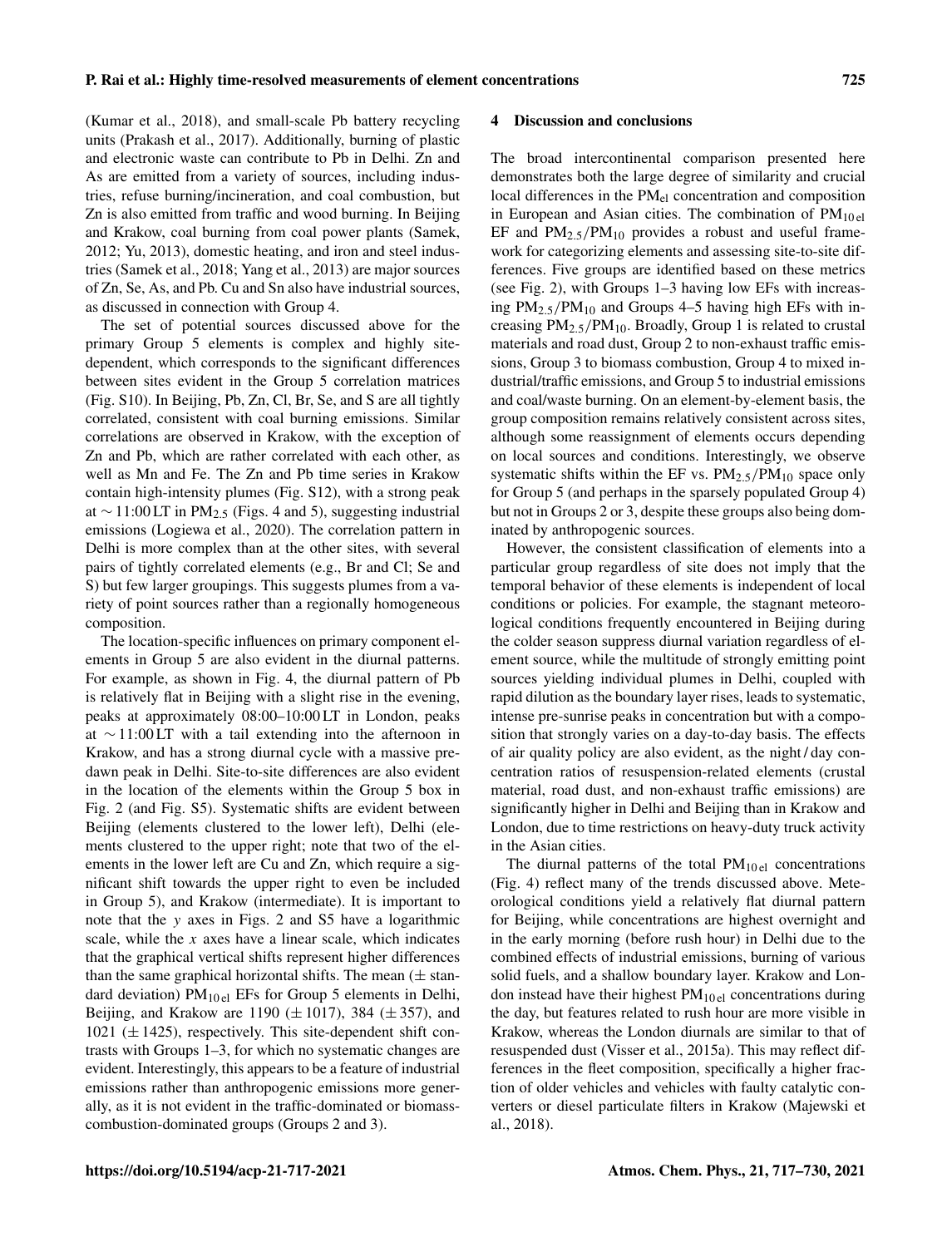The global similarities and local differences discussed above should be considered in air quality policy formulation. Current practices focus mainly on total PM mass reduction, neglecting its toxicity. As an example, the carcinogenic elements represent a specific health concern. These elements are not assigned to a single group by the EF vs.  $PM_{2.5}/PM_{10}$  values, and the group(s) to which they are assigned do not necessarily correlate with total  $PM_{10 \text{ el}}$ . While such policies may have significant ancillary benefits, they may not efficiently address the most critical health risks. In addition, the inhalability of potential toxins needs consideration; Pb and As (which are more industry-related) have  $PM_{2.5}/PM_{10}$  values that are up to 3 times higher than those of Ni and Cr (which are more traffic-related). If size dependence is not considered, inefficient or ineffective regulatory priorities may result. Finally, this study demonstrates that regulatory policy can affect not only overall concentrations but also the timing of daily maxima (e.g., truck activity restrictions in Delhi and Beijing). The above considerations highlight the importance of time- and size-resolved measurements for policy formulation, as well as the need to integrate these with daily human activities. Although the method proposed in this work allows for a comparison of the characteristics in different cities, a full SA analysis is necessary if more quantitative information (e.g., source contributions) is desired.

*Data availability.* Data related to this article are available at https://doi.org/10.5281/zenodo.4311854 (Rai and Furger, 2020).

*Supplement.* The supplement related to this article is available online at: https://doi.org/10.5194/acp-21-717-2021-supplement.

*Author contributions.* PR and JGS wrote the paper with input from all co-authors. PR, MF, DB, YT, VK, AKT, LW, SV, AS, and JN designed the study. GW designed ISS in Xact. YT and ASHP analyzed AMS data. PR analyzed Xact data. SV, MF, and JGS provided offline data for London. ASHP, JGS, MF, IEH, and UB were involved with the supervision. ASHP, JGS, MF, and UB assisted in the interpretation of the results.

*Competing interests.* The authors declare that they have no conflict of interest.

*Acknowledgements.* We are grateful to Jamie Berg, Krag Petterson, and Varun Yadav of Cooper Environmental Services for instrument troubleshooting during field campaigns. We thank René Richter of PSI for his tremendous support with building the Xact housing and inlet switching system.

*Financial support.* This research has been supported by the Swiss National Science Foundation (grant nos. 200021\_162448, 200021\_169787, 200020\_188624, BSSGI0\_155846, and IZLCZ2\_169986), the Swiss Federal Office for the Environment (FOEN), the National Science Foundation of China (grant no. 21661132005), the SDC Clean Air China Programme (grant no. 7F-09802.01.03), the SDC Clean Air Project in India (grant no. 7F-10093.01.04), the Department of Biotechnology (DBT), Government of India (grant no. BT/IN/UK/APHH/41/KB/2016- 17), and the Central Pollution Control Board (CPCB), Government of India (AQM/Source apportionment EPC Project/2017).

*Review statement.* This paper was edited by Willy Maenhaut and reviewed by three anonymous referees.

## References

- Amato, F., Pandolfi, M., Escrig, A., Querol, X., Alastuey, A., Pey, J., Perez, N., and Hopke, P. K.: Quantifying road dust resuspension in urban environment by Multilinear Engine: A comparison with PMF2, Atmos. Environ., 43, 2770–2780, https://doi.org/10.1016/j.atmosenv.2009.02.039, 2009.
- An, Z., Huang, R. J., Zhang, R., Tie, X., Li, G., Cao, J., Zhou, W., Shi, Z., Han, Y., Gu, Z., and Ji, Y.: Severe haze in northern China: A synergy of anthropogenic emissions and atmospheric processes, P. Natl. Acad. Sci. USA, 116, 8657–8666, https://doi.org/10.1073/pnas.1900125116, 2019.
- Bigi, A. and Harrison, R. M.: Analysis of the air pollution climate at a central urban background site, Atmos. Environ., 44, 2004– 2012, https://doi.org/10.1016/j.atmosenv.2010.02.028, 2010.
- Bukowiecki, N., Lienemann, P., Zwicky, C. N., Furger, M., Richard, A., Falkenberg, G., Rickers, K., Grolimund, D., Borca, C., Hill, M., Gehrig, R., and Baltensperger, U.: X ray fluorescence spectrometry for high throughput analysis of atmospheric aerosol samples: The benefits of synchrotron X rays, Spectrochim. Acta B, 63, 929–938, https://doi.org/10.1016/j.sab.2008.05.006, 2008.
- Bukowiecki, N., Lienemann, P., Hill, M., Furger, M., Richard, A., Amato, F., Prévôt, A. S. H., Baltensperger, U., Buchmann, B., and Gehrig, R.:  $PM_{10}$  emission factors for non-exhaust particles generated by road traffic in an urban street canyon and along a freeway in Switzerland, Atmos. Environ., 44, 2330– 2340, https://doi.org/10.1016/j.atmosenv.2010.03.039, 2010.
- Canagaratna, M. R., Jayne, J. T., Jimenez, J. L., Allan, J. D., Alfarra, M. R., Zhang, Q., Onasch, T. B., Drewnick, F., Coe, H., Middlebrook, A., Delia, A., Williams, L. R., Trimborn, A. M., Northway, M. J., DeCarlo, P. F., Kolb, C. E., Davidovits, P., and Worsnop, D. R.: Chemical and microphysical characterization of ambient aerosols with the aerodyne aerosol mass spectrometer, Mass Spectrom. Rev., 26, 185–222, https://doi.org/10.1002/mas.20115, 2007.
- Chang, Y., Huang, K., Xie, M., Deng, C., Zou, Z., Liu, S., and Zhang, Y.: First long-term and near real-time measurement of trace elements in China's urban atmosphere: temporal variability, source apportionment and precipitation effect, Atmos. Chem. Phys., 18, 11793–11812, https://doi.org/10.5194/acp-18-11793- 2018, 2018.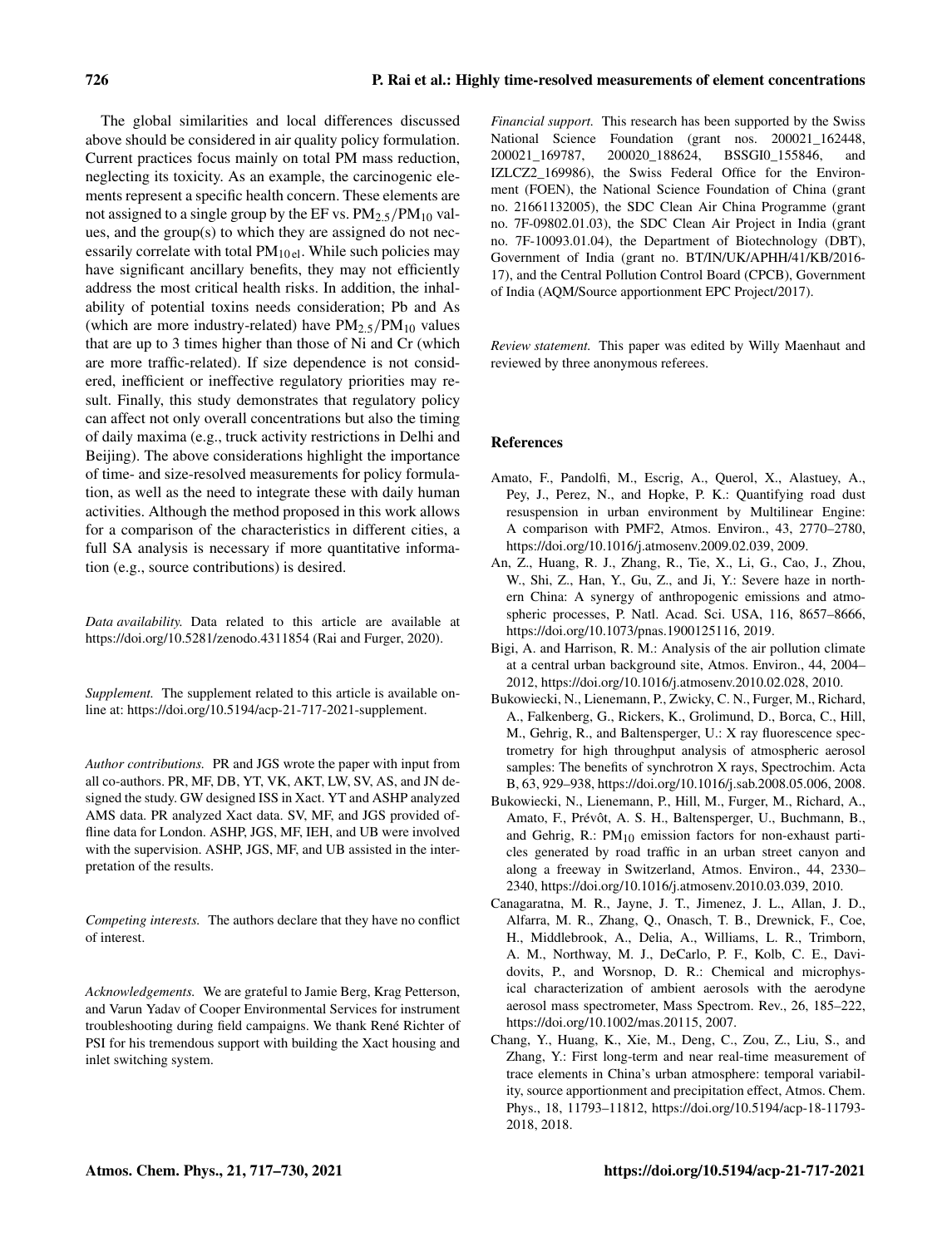## P. Rai et al.: Highly time-resolved measurements of element concentrations 727

- Cheng, Y., Lee, S., Gu, Z., Ho, K., Zhang, Y., Huang, Y., Chow, J. C., Watson, J. G., Cao, J., and Zhang, R.:  $PM<sub>2.5</sub>$ and  $PM_{10-2.5}$  chemical composition and source apportionment near a Hong Kong roadway, Particuology, 18, 96–104, https://doi.org/10.1016/j.partic.2013.10.003, 2015.
- Cooper, J. A., Petterson, K., Geiger, A., and Siemers, A.: Guide for developing a multi-metals, fence-line monitoring plan for fugitive emissions using X ray based monitors, Cooper Environmental Services, Portland, Oregon, available at: https://www3.epa. gov/ttn/emc/prelim/otm31.pdf (last access: 28 October 2020), 2010.
- Dall'Osto, M., Querol, X., Amato, F., Karanasiou, A., Lucarelli, F., Nava, S., Calzolai, G., and Chiari, M.: Hourly elemental concentrations in  $PM<sub>2.5</sub>$  aerosols sampled simultaneously at urban background and road site during SAPUSS – diurnal variations and PMF receptor modelling, Atmos. Chem. Phys., 13, 4375– 4392, https://doi.org/10.5194/acp-13-4375-2013, 2013.
- Das, R., Khezri, B., Srivastava, B., Datta, S., Sikdar, P. K., Webster, R. D., and Wang, X.: Trace element composition of  $PM_{2.5}$  and  $PM_{10}$  from Kolkata – a heavily polluted Indian metropolis, Atmos. Pollut. Res., 6, 742–750, https://doi.org/10.5094/APR.2015.083, 2015.
- EEA: Air quality in Europe, report, Copenhagen, available at: https: //www.eea.europa.eu/publications/air-quality-in-europe-2018/ at\_download/file (last access: 5 June 2020), 2018.
- Flechsig, U., Jaggi, A., Spielmann, S., Padmore, H. A., and MacDowell, A. A.: The optics beamline at the Swiss Light Source, Nucl. Instrum. Meth. A, 609, 281–285, https://doi.org/10.1016/j.nima.2009.07.092, 2009.
- Fomba, K. W., Müller, K., van Pinxteren, D., and Herrmann, H.: Aerosol size-resolved trace metal composition in remote northern tropical Atlantic marine environment: case study Cape Verde islands, Atmos. Chem. Phys., 13, 4801–4814, https://doi.org/10.5194/acp-13-4801-2013, 2013.
- Fomba, K. W., Müller, K., van Pinxteren, D., Poulain, L., van Pinxteren, M., and Herrmann, H.: Long-term chemical characterization of tropical and marine aerosols at the Cape Verde Atmospheric Observatory (CVAO) from 2007 to 2011, Atmos. Chem. Phys., 14, 8883–8904, https://doi.org/10.5194/acp-14- 8883-2014, 2014.
- Furger, M., Minguillón, M. C., Yadav, V., Slowik, J. G., Hüglin, C., Fröhlich, R., Petterson, K., Baltensperger, U., and Prévôt, A. S. H.: Elemental composition of ambient aerosols measured with high temporal resolution using an online XRF spectrometer, Atmos. Meas. Tech., 10, 2061–2076, https://doi.org/10.5194/amt-10-2061-2017, 2017.
- Furger, M., Rai, P., Slowik, J. G., Cao, J., Visser, S., Baltensperger, U., and Prévôt, A. S. H.: Automated alternating sampling of  $PM_{10}$  and  $PM_{2.5}$  with an online XRF spectrometer, Atmos. Environ., 5, 100065, https://doi.org/10.1016/j.aeaoa.2020.100065, 2020.
- Gao, W., Tang, G., Ji, D., Liu Z., Song, T., Cheng, M., and Wang, Y.: Implementation effects and countermeasures of China's air pollution prevention and control action plan (in Chinese), Res. Environ. Sci., 29, 1567–1574, https://doi.org/10.13198/j.issn.1001- 6929.2016.11.01, 2016.
- Grigoratos, T. and Martini, G.: Brake wear particle emissions: a review, Environ. Sci. Pollut. R., 22, 2491–2504, https://doi.org/10.1007/s11356-014-3696-8, 2015.
- Gupta, I., Salunkhe, A., and Kumar, R.: Source apportionment of  $PM_{10}$  by positive matrix factorization in urban area of Mumbai, India, Sci. World J., 2012, 585791, https://doi.org/10.1100/2012/585791, 2012.
- Hjortenkrans, D. S. T., Bergback, B. G., and Haggerud, A. V.: Metal emissions from brake linings and tires: Case studies of Stockholm, Sweden 1995/1998 and 2005, Environ. Sci. Technol., 41, 5224–5230, https://doi.org/10.1021/es070198o, 2007.
- IARC: Agents classified by the IARC monographs, 1–127, available at: https://monographs.iarc.fr/agents-classified-by-the-iarc/, last access: 4 July 2020.
- Iijima, A., Sato, K., Yano, K., Tago, H., Kato, M., Kimura, H., and Furuta, N.: Particle size and composition distribution analysis of automotive brake abrasion dusts for the evaluation of antimony sources of airborne particulate matter, Atmos. Environ., 41, 4908–4919, https://doi.org/10.1016/j.atmosenv.2007.02.005, 2007.
- Jaishankar, M., Tseten, T., Anbalagan, N., Mathew, B. B., and Beeregowda, K. N.: Toxicity, mechanism and health effects of some heavy metals, Interdiscip. Toxicol., 7, 60–72, https://doi.org/10.2478/intox-2014-0009, 2014.
- Junninen, H., Monster, J., Rey, M., Cancelinha, J., Douglas, K., Duane, M., Forcina, V., Mueller, A., Lagler, F., Marelli, L., Borowiak, A., Niedzialek, J., Paradiz, B., Mira-Salama, D., Jimenez, J., Hansen, U., Astorga, C., Stanczyk, K., Viana, M., Querol, X., Duvall, R. M., Norris, G. A., Tsakovski, S., Wahlin, P., Horak, J., and Larsen, B. R.: Quantifying the impact of residential heating on the urban air quality in a typical European coal combustion region, Environ. Sci. Technol., 43, 7964–7970, https://doi.org/10.1021/es8032082, 2009.
- Kelly, F. J. and Fussell, J. C.: Size, source and chemical composition as determinants of toxicity attributable to ambient particulate matter, Atmos. Environ., 60, 504–526, https://doi.org/10.1016/j.atmosenv.2012.06.039, 2012.
- Krzyzanowski, M., Apte, J. S., Bonjour, S. P., Brauer, M., Cohen, A. J., and Prüss-Ustun, A. M.: Air pollution in the megacities, Current Environ. Health Rep., 1, 185–191, https://doi.org/10.1007/s40572-014-0019-7, 2014.
- Kumar, P., Gulia, S., Harrison, R. M., and Khare, M.: The influence of odd-even car trial on fine and coarse particles in Delhi, Environ. Pollut., 225, 20–30, https://doi.org/10.1016/j.envpol.2017.03.017, 2017.
- Kumar, S., Aggarwal, S. G., Gupta, P. K., and Kawamura, K.: Investigation of the tracers for plastic-enriched waste burning aerosols, Atmos. Environ., 108, 49–58, https://doi.org/10.1016/j.atmosenv.2015.02.066, 2015.
- Kumar, S., Aggarwal, S. G., Sarangi, B., Malherbe, J., Barre, J. P. G., Berail, S., Séby, F., and Donard, O. F. X.: Understanding the influence of open-waste burning on urban aerosols using metal tracers and lead isotopic composition, Aerosol Air Qual. Res., 18, 2433–2446, https://doi.org/10.4209/aaqr.2017.11.0510, 2018.
- Lim, S. S., Vos, T., Flaxman, A. D., Danaei, G., Shibuya, K., Adair-Rohani, H., AlMazroa, M. A., Amann, M., Anderson, H. R., Andrews, K. G., Aryee, M., Atkinson, C., Bacchus, L. J., Bahalim, A. N., Balakrishnan, K., Balmes, J., Barker-Collo, S., Baxter, A., Bell, M. L., Blore, J. D., Blyth, F., Bonner, C., Borges, G., Bourne, R., Boussinesq, M., Brauer, M., Brooks, P., Bruce, N. G., Brunekreef, B., Bryan-Hancock, C., Bucello, C., Buchbinder,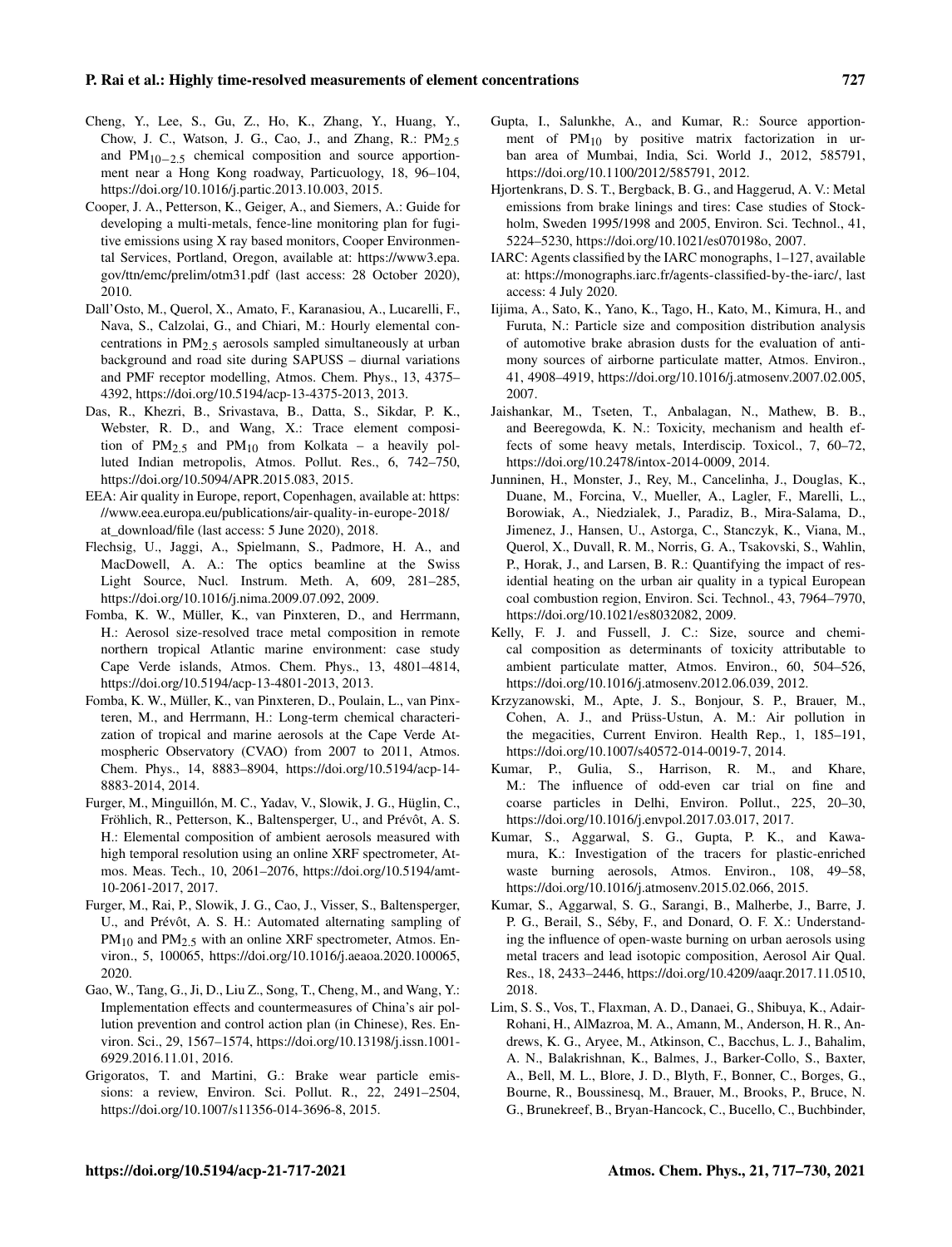R., Bull, F., Burnett, R. T., Byers, T. E., Calabria, B., Carapetis, J., Carnahan, E., Chafe, Z., Charlson, F., Chen, H., Chen, J. S., Cheng, A. T.-A., Child, J. C., Cohen, A., Colson, K. E., Cowie, B. C., Darby, S., Darling, S., Davis, A., Degenhardt, L., Dentener, F., Des Jarlais, D. C., Devries, K., Dherani, M., Ding, E. L., Dorsey, E. R., Driscoll, T., Edmond, K., Ali, S. E., Engell, R. E., Erwin, P. J., Fahimi, S., Falder, G., Farzadfar, F., Ferrari, A., Finucane, M. M., Flaxman, S., Fowkes, F. G. R., Freedman, G., Freeman, M. K., Gakidou, E., Ghosh, S., Giovannucci, E., Gmel, G., Graham, K., Grainger, R., Grant, B., Gunnell, D., Gutierrez, H. R., Hall, W., Hoek, H. W., Hogan, A., Hosgood, H. D., Hoy, D., Hu, H., Hubbell, B. J., Hutchings, S. J., Ibeanusi, S. E., Jacklyn, G. L., Jasrasaria, R., Jonas, J. B., Kan, H., Kanis, J. A., Kassebaum, N., Kawakami, N., Khang, Y.-H., Khatibzadeh, S., Khoo, J.-P., Kok, C., Laden, F., Lalloo, R., Lan, Q., Lathlean, T., Leasher, J. L., Leigh, J., Li, Y., Lin, J. K., Lipshultz, S. E., London, S., Lozano, R., Lu, Y., Mak, J., Malekzadeh, R., Mallinger, L., Marcenes, W., March, L., Marks, R., Martin, R., McGale, P., McGrath, J., Mehta, S., Memish, Z. A., Mensah, G. A., Merriman, T. R., Micha, R., Michaud, C., Mishra, V., Hanafiah, K. M., Mokdad, A. A., Morawska, L., Mozaffarian, D., Murphy, T., Naghavi, M., Neal, B., Nelson, P. K., Nolla, J. M., Norman, R., Olives, C., Omer, S. B., Orchard, J., Osborne, R., Ostro, B., Page, A., Pandey, K. D., Parry, C. D. H., Passmore, E., Patra, J., Pearce, N., Pelizzari, P. M., Petzold, M., Phillips, M. R., Pope, D., Pope, C. A., Powles, J., Rao, M., Razavi, H., Rehfuess, E. A., Rehm, J. T., Ritz, B., Rivara, F. P., Roberts, T., Robinson, C., Rodriguez-Portales, J. A., Romieu, I., Room, R., Rosenfeld, L. C., Roy, A., Rushton, L., Salomon, J. A., Sampson, U., Sanchez-Riera, L., Sanman, E., Sapkota, A., Seedat, S., Shi, P., Shield, K., Shivakoti, R., Singh, G. M., Sleet, D. A., Smith, E., Smith, K. R., Stapelberg, N. J. C., Steenland, K., Stöckl, H., Stovner, L. J., Straif, K., Straney, L., Thurston, G. D., Tran, J. H., Van Dingenen, R., van Donkelaar, A., Veerman, J. L., Vijayakumar, L., Weintraub, R., Weissman, M. M., White, R. A., Whiteford, H., Wiersma, S. T., Wilkinson, J. D., Williams, H. C., Williams, W., Wilson, N., Woolf, A. D., Yip, P., Zielinski, J. M., Lopez, A. D., Murray, C. J. L., and Ezzati, M.: A comparative risk assessment of burden of disease and injury attributable to 67 risk factors and risk factor clusters in 21 regions, 1990–2010: a systematic analysis for the Global Burden of Disease Study 2010, Lancet, 380, 2224–2260, https://doi.org/10.1016/s0140-6736(12)61766-8, 2012.

- Liu, L., Kong, S., Zhang, Y., Wang, Y., Xu, L., Yan, Q., Lingaswamy, A. P., Shi, Z., Lv, S., Niu, H., Shao, L., Hu, M., Zhang, D., Chen, J., Zhang, X., and Li, W.: Morphology, composition, and mixing state of primary particles from combustion sources – crop residue, wood, and solid waste, Sci. Rep.-UK, 7, 5047, https://doi.org/10.1038/s41598-017-05357-2, 2017.
- Logiewa, A., Miazgowicz, A., Krennhuber, K., and Lanzerstorfer, C.: Variation in the concentration of metals in road dust size fractions between 2  $\mu$ m and 2 mm: results from three metallurgical centres in Poland, Arch. Environ. Con. Tox., 78, 46–59, https://doi.org/10.1007/s00244-019-00686-x, 2020.
- Maenhaut, W., Raes, N., and Wang, W.: Analysis of atmospheric aerosols by particle induced X ray emission, instrumental neutron activation analysis, and ion chromatography, Nucl. Instrum. Meth. B, 269, 2693–2698, https://doi.org/10.1016/j.nimb.2011.08.012, 2011.
- Majewski, G. and Rogula-Kozłowska, W.: The elemental composition and origin of fine ambient particles in the largest Polish conurbation: first results from the shortterm winter campaign, Theor. Appl. Climatol., 125, 79–92, https://doi.org/10.1007/s00704-015-1494-y, 2016.
- Majewski, G., Rogula-Kozłowska, W., Rozbicka, K., Rogula-Kopiec, P., Mathews, B., and Brandyk, A.: Concentration, chemical composition and origin of  $PM_1$ : results from the first long-term measurement campaign in Warsaw (Poland), Aerosol Air Qual. Res., 18, 636–654, https://doi.org/10.4209/aaqr.2017.06.0221, 2018.
- Manke, A., Wang, L., and Rojanasakul, Y.: Mechanisms of nanoparticle-induced oxidative stress and toxicity, Biomed. Res. Int., 2013, 942916, https://doi.org/10.1155/2013/942916, 2013.
- Miller, F. J., Gardner, D. E., Graham, J. A., Lee, R. E., Wilson, W. E., and Bachmann, J. D.: Size considerations for establishing a standard for inhalable particles, J. Air Pollut. Control Assoc., 29, 610–615, https://doi.org/10.1080/00022470.1979.10470831, 1979.
- Moreno, T., Karanasiou, A., Amato, F., Lucarelli, F., Nava, S., Calzolai, G., Chiari, M., Coz, E., Artíñano, B., Lumbreras, J., Borge, R., Boldo, E., Linares, C., Alastuey, A., Querol, X., and Gibbons, W.: Daily and hourly sourcing of metallic and mineral dust in urban air contaminated by traffic and coal-burning emissions, Atmos. Environ., 68, 33–44, https://doi.org/10.1016/j.atmosenv.2012.11.037, 2013.
- Owoade, K. O., Hopke, P. K., Olise, F. S., Ogundele, L. T., Fawole, O. G., Olaniyi, B. H., Jegede, O. O., Ayoola, M. A., and Bashiru, M. I.: Chemical compositions and source identification of particulate matter (PM<sub>2.5</sub> and PM<sub>2.5−10</sub>) from a scrap iron and steel smelting industry along the Ife-Ibadan highway, Nigeria, Atmos. Pollut. Res., 6, 107–119, https://doi.org/10.5094/APR.2015.013, 2015.
- Pant, P. and Harrison, R. M.: Critical review of receptor modelling for particulate matter: a case study of India, Atmos. Environ., 49, 1–12, https://doi.org/10.1016/j.atmosenv.2011.11.060, 2012.
- Pant, P., Baker, S. J., Shukla, A., Maikawa, C., Godri Pollitt, K. J., and Harrison, R. M.: The  $PM_{10}$  fraction of road dust in the UK and India: Characterization, source profiles and oxidative potential, Sci. Total Environ., 530–531, 445–452, https://doi.org/10.1016/j.scitotenv.2015.05.084, 2015.
- Prakash, J., Singhai, A., Habib, G., Raman, R. S., and Gupta, T.: Chemical characterization of  $PM<sub>1.0</sub>$  aerosol in Delhi and source apportionment using positive matrix factorization, Environ. Sci. Pollut. R., 24, 445–462, https://doi.org/10.1007/s11356- 016-7708-8, 2017.
- Rahman, S. A., Hamzah, M. S., Wood, A. K., Elias, M. S., Salim, N. A. A., and Sanuri, E.: Sources apportionment of fine and coarse aerosol in Klang Valley, Kuala Lumpur using positive matrix factorization, Atmos. Pollut. Res., 2, 197–206, https://doi.org/10.5094/APR.2011.025, 2011.
- Rahn, K. A.: Silicon and aluminum in atmospheric aerosols: crust air fractionation?, Atmos. Environ., 10, 597–601, https://doi.org/10.1016/0004-6981(76)90044-5, 1976.
- Rai, P. and Furger, M.: Highly time-resolved measurements of element concentrations in  $PM_{10}$  and  $PM_{2.5}$ : Comparison of Delhi, Beijing, London, and Krakow [Data set], Zenodo, https://doi.org/10.5281/zenodo.4311854, 2020.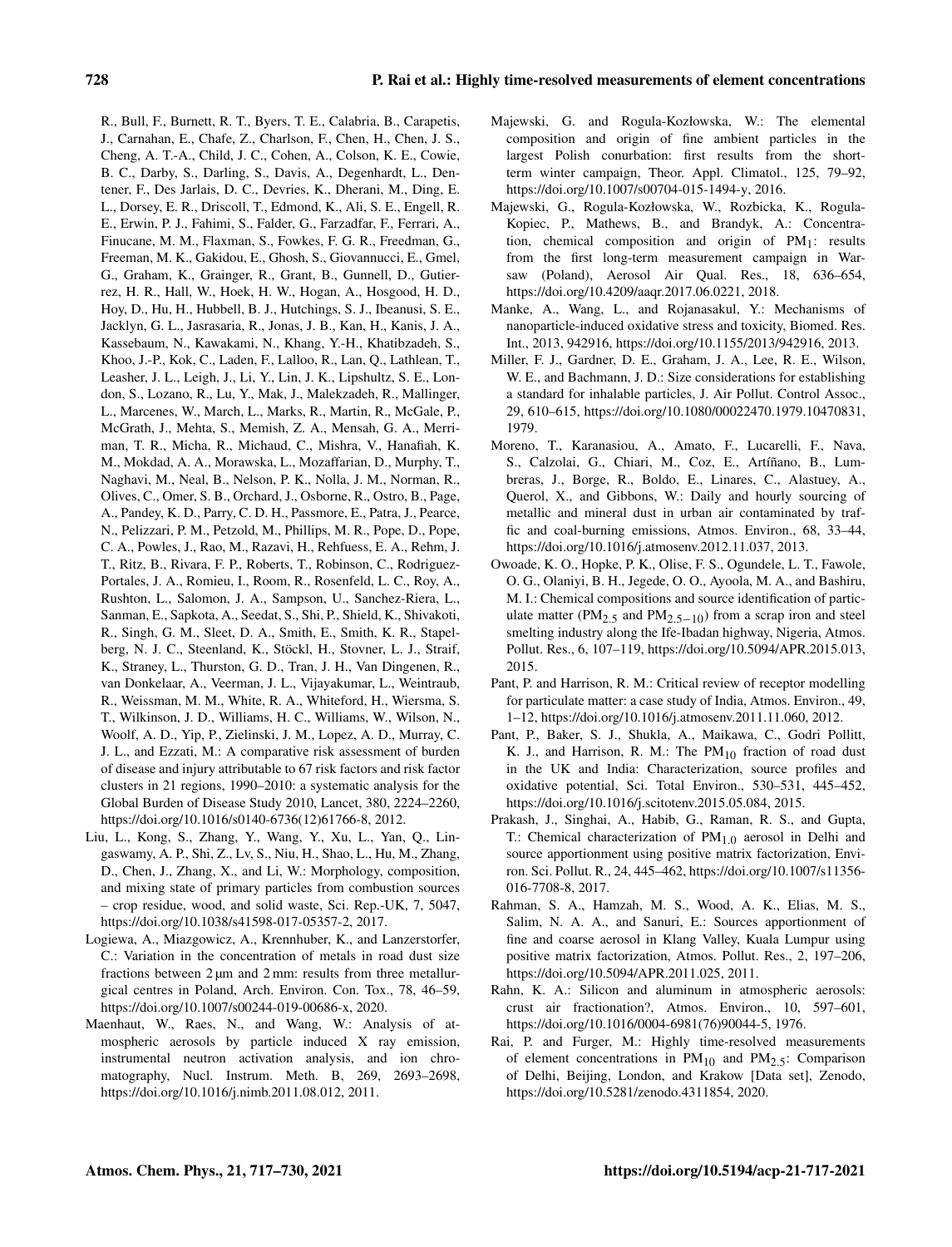## P. Rai et al.: Highly time-resolved measurements of element concentrations 729

- Rai, P., Furger, M., El Haddad, I., Kumar, V., Wang, L., Singh, A., Dixit, K., Bhattu, D., Petit, J.-E., Ganguly, D., Rastogi, N., Baltensperger, U., Tripathi, S. N., Slowik, J. G., and Prévôt, A. S. H.: Real-time measurement and source apportionment of elements in Delhi's atmosphere, Sci. Total Environ., 742, 140332, https://doi.org/10.1016/j.scitotenv.2020.140332, 2020.
- Richard, A., Bukowiecki, N., Lienemann, P., Furger, M., Fierz, M., Minguillón, M. C., Weideli, B., Figi, R., Flechsig, U., Appel, K., Prévôt, A. S. H., and Baltensperger, U.: Quantitative sampling and analysis of trace elements in atmospheric aerosols: impactor characterization and Synchrotron-XRF mass calibration, Atmos. Meas. Tech., 3, 1473–1485, https://doi.org/10.5194/amt-3-1473- 2010, 2010.
- Rogula-Kozłowska, W.: Size-segregated urban particulate matter: mass closure, chemical composition, and primary and secondary matter content, Air Qual. Atmos. Hlth., 9, 533–550, https://doi.org/10.1007/s11869-015-0359-y, 2016.
- Rogula-Kozłowska, W., Klejnowski, K., Rogula-Kopiec, P., Mathews, B., and Szopa, S.: A study on the seasonal mass closure of ambient fine and coarse dusts in Zabrze, Poland, B. Environ. Contam. Tox., 88, 722–729, https://doi.org/10.1007/s00128-012- 0533-y, 2012.
- Rudnick, R. L. and Gao, S.: 4.1 Composition of the Continental Crust, in: Treatise on Geochemistry (Second Edition), edited by: Holland, H. D. and Turekian, K. K., Elsevier, Oxford, UK, 1–51, https://doi.org/10.1016/B978-0-08-095975-7.00301-6, 2014.
- Sahu, M., Hu, S., Ryan, P. H., Le Masters, G., Grinshpun, S. A., Chow, J. C., and Biswas, P.: Chemical compositions and source identification of  $PM_2$ , aerosols for estimation of a diesel source surrogate, Sci. Total Environ., 409, 2642–2651, https://doi.org/10.1016/j.scitotenv.2011.03.032, 2011.
- Samek, L.: Source apportionment of the  $PM_{10}$  fraction of particulate matter collected in Kraków, Poland, Nukleonika, 57, 601– 606, 2012.
- Samek, L., Stegowski, Z., Furman, L., and Fiedor, J.: Chemical content and estimated sources of fine fraction of particulate matter collected in Krakow, Air Qual. Atmos. Hlth., 10, 47–52, https://doi.org/10.1007/s11869-016-0407-2, 2017a.
- Samek, L., Stegowski, Z., Furman, L., Styszko, K., Szramowiat, K., and Fiedor, J.: Quantitative assessment of  $PM<sub>2</sub>$  sources and their seasonal variation in Krakow, Water Air Soil Poll., 228, 290, https://doi.org/10.1007/s11270-017-3483-5, 2017b.
- Samek, L., Stegowski, Z., Styszko, K., Furman, L., and Fiedor, J.: Seasonal contribution of assessed sources to submicron and fine particulate matter in a Central European urban area, Environ. Pollut., 241, 406–411, https://doi.org/10.1016/j.envpol.2018.05.082, 2018.
- Seinfeld, J. H. and Pandis, S. N.: Atmospheric chemistry and physics: from air pollution to climate change, Eds. 2, John Wiley and Sons, Inc., New York, USA, 1232 pp., 2006.
- Shah, S.: Poland finally realizes it has to deal with its pollution problem-Emerging Europe, News, Intelligence, Community, available at: https://emerging-europe.com/news/ poland-finally-realises-it-has-to-deal-with-its-pollution-problem (last access: 28 October 2020), 2018.
- Srimuruganandam, B. and Nagendra, S. M. S.: Source characterization of  $PM_{10}$  and  $PM_{2.5}$  mass using a chemical mass balance model at urban roadside, Sci. Total Environ., 433, 8–19, https://doi.org/10.1016/j.scitotenv.2012.05.082, 2012.
- Tao, J., Zhang, L., Engling, G., Zhang, R., Yang, Y., Cao, J., Zhu, C., Wang, Q., and Luo, L.: Chemical composition of  $PM_2$  5 in an urban environment in Chengdu, China: Importance of springtime dust storms and biomass burning, Atmos. Res., 122, 270–283, https://doi.org/10.1016/j.atmosres.2012.11.004, 2013.
- Tauler, R., Viana, M., Querol, X., Alastuey, A., Flight, R. M., Wentzell, P. D., and Hopke, P. K.: Comparison of the results obtained by four receptor modelling methods in aerosol source apportionment studies, Atmos. Environ., 43, 3989–3997, https://doi.org/10.1016/j.atmosenv.2009.05.018, 2009.
- Thorpe, A. and Harrison, R. M.: Sources and properties of non-exhaust particulate matter from road traffic: a review, Sci. Total Environ., 400, 270–282, https://doi.org/10.1016/j.scitotenv.2008.06.007, 2008.
- Tian, H. Z., Zhu, C. Y., Gao, J. J., Cheng, K., Hao, J. M., Wang, K., Hua, S. B., Wang, Y., and Zhou, J. R.: Quantitative assessment of atmospheric emissions of toxic heavy metals from anthropogenic sources in China: historical trend, spatial distribution, uncertainties, and control policies, Atmos. Chem. Phys., 15, 10127– 10147, https://doi.org/10.5194/acp-15-10127-2015, 2015.
- Tremper, A. H., Font, A., Priestman, M., Hamad, S. H., Chung, T.- C., Pribadi, A., Brown, R. J. C., Goddard, S. L., Grassineau, N., Petterson, K., Kelly, F. J., and Green, D. C.: Field and laboratory evaluation of a high time resolution x ray fluorescence instrument for determining the elemental composition of ambient aerosols, Atmos. Meas. Tech., 11, 3541–3557, https://doi.org/10.5194/amt-11-3541-2018, 2018.
- USEPA: Regional Screening Levels (RSL's), available at: https://www.epa.gov/risk/ regional-screening-levels-rsls-generic-tables, last access: 20 June 2020.
- Venter, A. D., van Zyl, P. G., Beukes, J. P., Josipovic, M., Hendriks, J., Vakkari, V., and Laakso, L.: Atmospheric trace metals measured at a regional background site (Welgegund) in South Africa, Atmos. Chem. Phys., 17, 4251–4263, https://doi.org/10.5194/acp-17-4251-2017, 2017.
- Viana, M., Kuhlbusch, T. A. J., Querol, X., Alastuey, A., Harrison, R. M., Hopke, P. K., Winiwarter, W., Vallius, M., Szidat, S., Prévôt, A. S. H., Hueglin, C., Bloemen, H., Wåhlin, P., Vecchi, R., Miranda, A. I., Kasper-Giebl, A., Maenhaut, W., and Hitzenberger, R.: Source apportionment of particulate matter in Europe: a review of methods and results, J. Aerosol Sci., 39, 827–849, https://doi.org/10.1016/j.jaerosci.2008.05.007, 2008.
- Viana, M., Reche, C., Amato, F., Alastuey, A., Querol, X., Moreno, T., Lucarelli, F., Nava, S., Calzolai, G., Chiari, M., and Rico, M.: Evidence of biomass burning aerosols in the Barcelona urban environment during winter time, Atmos. Environ., 72, 81– 88, https://doi.org/10.1016/j.atmosenv.2013.02.031, 2013.
- Vincent, K. and Passant, N.: Assessment of heavy metal concentrations in the United Kingdom, Report to the Department for Environment, Food and Rural Affairs, Welsh Assembly Government, the Scottish Executive and the Department of the Environment for Northern Ireland, AEAT/ENV/R/2013/Issue 1, AEA Technology, available at: https://uk-air.defra.gov.uk/assets/documents/reports/cat16/ 0604041205\_heavy\_metal\_issue1\_final.pdf (last access: 28 October 2020), 2006.
- Visser, S., Slowik, J. G., Furger, M., Zotter, P., Bukowiecki, N., Canonaco, F., Flechsig, U., Appel, K., Green, D. C., Tremper, A.